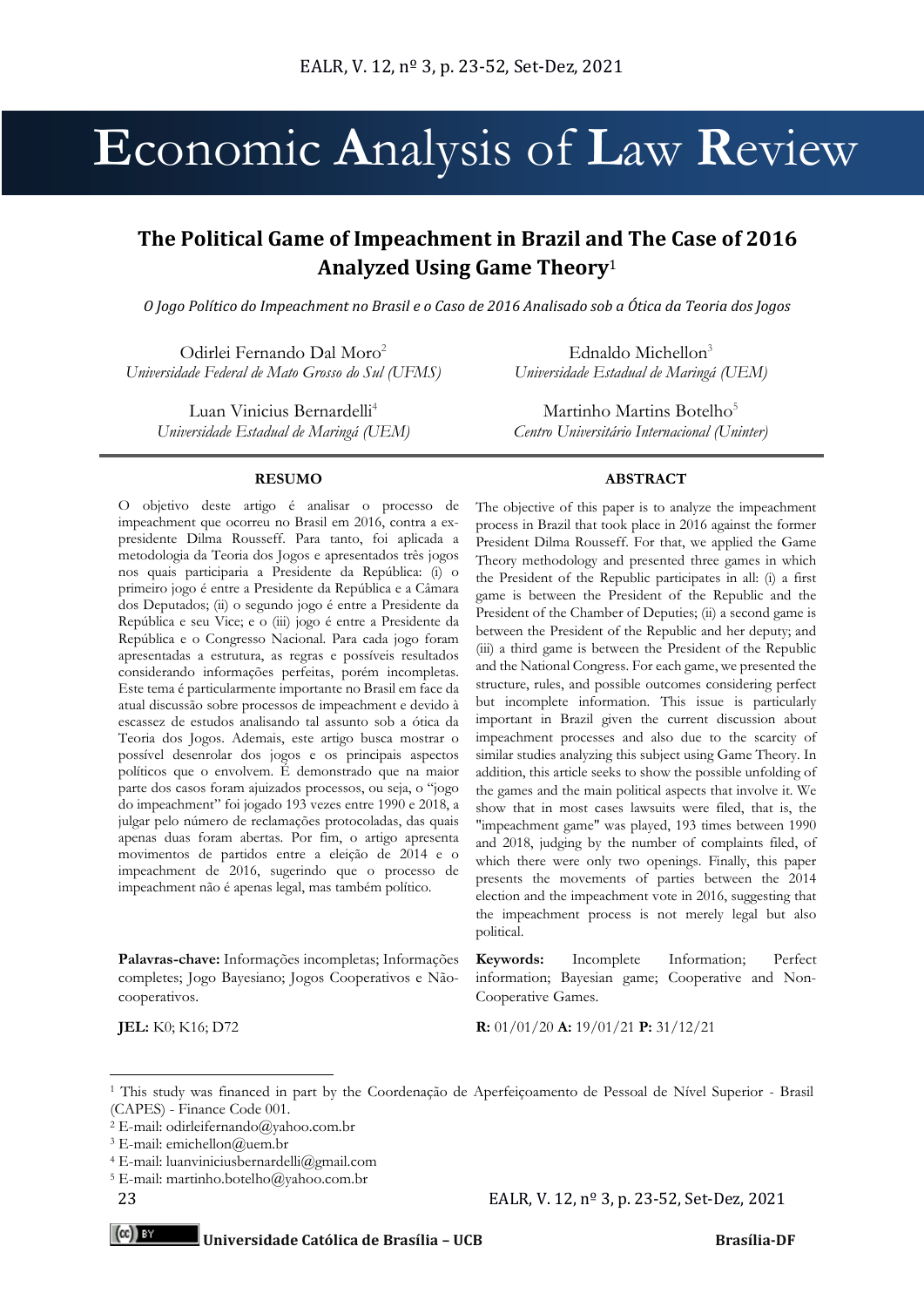## **1. Introduction**

ince 1889 Brazil has been a Republic and lived with formally democratic periods, as in the Old Republic (1889-1930), after the Second World War (1945-1964), and from 1985 onwards, as well as with authoritarian periods, as in the Estado Novo (1937-1945) and during The Military Regime (1964-1985). Since the 1989 presidential elections, the way of ascending to the Military Regime (1964-1985). Since the 1989 presidential elections, the way of ascending to the Military Regime (1964-1985 presidency of the Republic has occurred through direct voting; a second round is held between the two candidates with the most votes if the most voted candidate did not reach an absolute majority.

In such a context, presidential impeachment is a possibility in essentially democratic regimes. Requests of this nature are not rare and can be made by any citizen, and it is up to the President of the Chamber of Deputies to decide whether or not to proceed with the request. At this point, the Federal Constitution of  $1988^6$  and the Law no. 1,079 of 1950<sup>7</sup>, which deals specifically with the process, should be highlighted.

A process of impeachment is undoubtedly complex and causes some uncertainties to political agents regarding the future of politics and/or the economy because it involves legal, political, economic, institutional, and public opinion variables, the latter often influenced by the degree of media exposure. Although the process of removal of President Dilma Rousseff may have a relationship with an institutional game between the Executive and the Legislative, variables such as loss of popularity and problems of political coordination apparently are also important. These factors are external to the institutions. In such a context, although external, these factors have become important variables in the establishment of the actors' strategies in the course of events that culminated in Dilma's impeachment, and it should be noted that many congressmen who voted for the removal of the President used the "clamor of the streets" as a justification.

On the other hand, it is necessary to mention an important structural feature of the Brazilian political system. Since the return of direct elections for President of the Republic in 1989, all elected presidents (Collor, FHC1, FHC2, Lula1, Lula2, Dilma1, Dilma2)<sup>8</sup> have always had to expand their range of support beyond the parties with which they made an alliance during the electoral period. Because of this historical and structural aspect, from the beginning, majority formation strategies in the parliament become more difficult, especially in a scenario of growing fragmentation of party representation in the National Congress, especially in the Chamber of Deputies.

In this context, government coalition is not necessarily composed of all parties that formed the electoral coalition, as it tends to be negotiated on the basis of electoral results. Although there may be party indiscipline, since ministries and other important positions are distributed to parties, congressmen organize their work based on who is in government and who is in opposition. Dispatches are announced and formalized so that bases of support or opposition do not increase or decrease in a fluid manner even though the bases have some degree of volatility. In other words, to maintain governance and block an impeachment process, the President of the Republic and her party needed a great political articulation.

In this perspective, how to explain the decision-making behavior of the agents involved in the impeachment process that took place in Brazil in 2016? Using Game Theory as a

<sup>6</sup> See Presidency of the Republic (2019a).

<sup>7</sup> See Presidency of the Republic (2019b).

<sup>8</sup> The nomenclatures refer to the former presidents and the number of terms they held after 1989: Fernando Collor de Mello (1990-1992), Fernando Henrique Cardoso (1995-1998 and 1999-2002), Luiz Inácio Lula da Silva (2003- 2006 and 2007-2010), and Dilma Rousseff (2011-2014 and 2015-2016).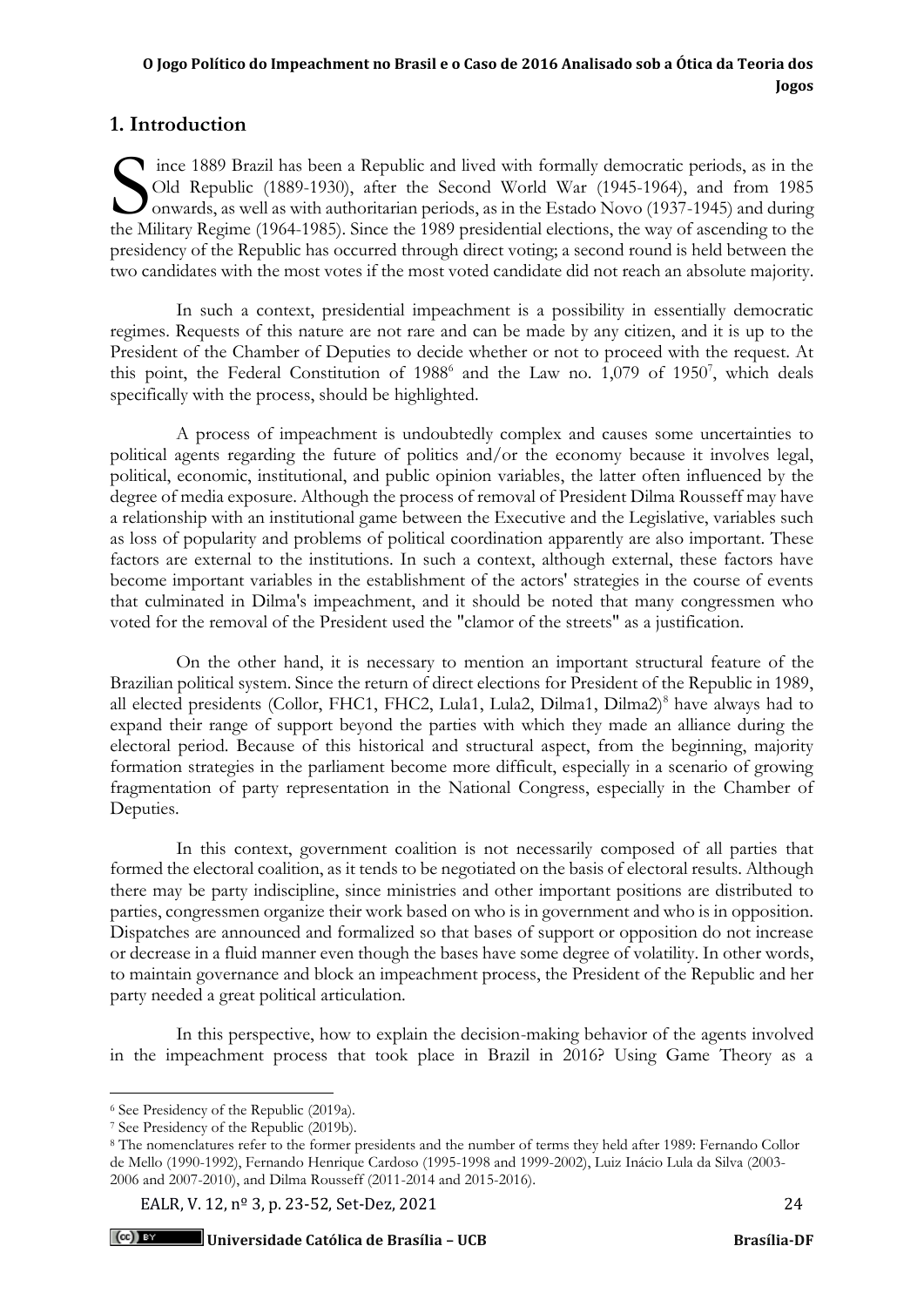methodology, other questions arise: Who are the players involved? What are the rules? What are the strategies and possible results? How can games be structured?

Answering such specific questions helps to meet the general objective of this article, which is to analyze the 2016 impeachment process of President Dilma Rousseff and offer the possibility of apply the same model to other situations inherent to impeachment processes, that is, when the impeachment request is submitted but without pursuing it. Every time an impeachment request is submitted, the game is played; governments with no impeachment requests are rare. The rarity is in opening the process and effectively impeaching because most requests are barred.

As specific objectives, we seek to expose the game established between the President of the Republic and the President of the Chamber of Deputies, the President of the Republic and her deputy, and the President of the Republic and the National Congress; they are players directly involved in the game. In addition, this study aims to expose the circumstances that could lead a vice-president to betray or not the President in an eventual impeachment process. Finally, we intend to highlight the reasons that may lead the President of the Republic to propose or not an agreement with other players and the reasons that would lead the Speaker of the House to start the impeachment process and the National Congress to accept or not the request for president removal.

In this background, the subject is justified by the following points: (i) this is a current, relevant, and possible theme to be clarified through a formal methodology (Game Theory); (ii) there are no works that analyze the impeachment process in Brazil using Game Theory and that take into account the country's political conditions; and (iii) there is an international lack of work on this topic because formal processes of removal of presidents, in addition to being rare, only occur in essentially democratic regimes. Therefore, even if requests for impeachment are natural in a democracy, and it should be considered that few are successful, there is no way to minimize the importance of the issue.

To this end, in addition to this introduction and the final considerations, we divided this article into four sections. In the first part, we present a theoretical reference on Game Theory and a literature review on impeachment. In the second part, we highlight the rules of the game as provided for in the constitutional legal regime, especially those inherent to impeachment. Then, in the third part, we explain the proposed methodology and the possible results. Finally, in the fourth part, we analyze the Brazilian case of impeachment of 2016.

## **2. Theoretical Reference and Literature Review**

## **2.1 Theoretical Reference**

Game Theory and its application in the economic sphere has given rise to numerous publications over the years. Although the work of Von Neumann and Morgenstern (1944) is a milestone in this area, other previous contributions should be highlighted, such as those of Cournot (1838), Edgeworth (1881), and Zermelo (1913). Later, Nash (1950a; 1950b; 1951) offered relevant contributions to the so-called non-cooperative games, combining the Nash Equilibrium concept with Game Theory. As a result, John Forbes Nash, together with Reinhard Selten and John Harsanyi, the latter two were awarded with the Nobel Prize in Economics in 1994 for other contributions (HANEKE; SADDI, 1995).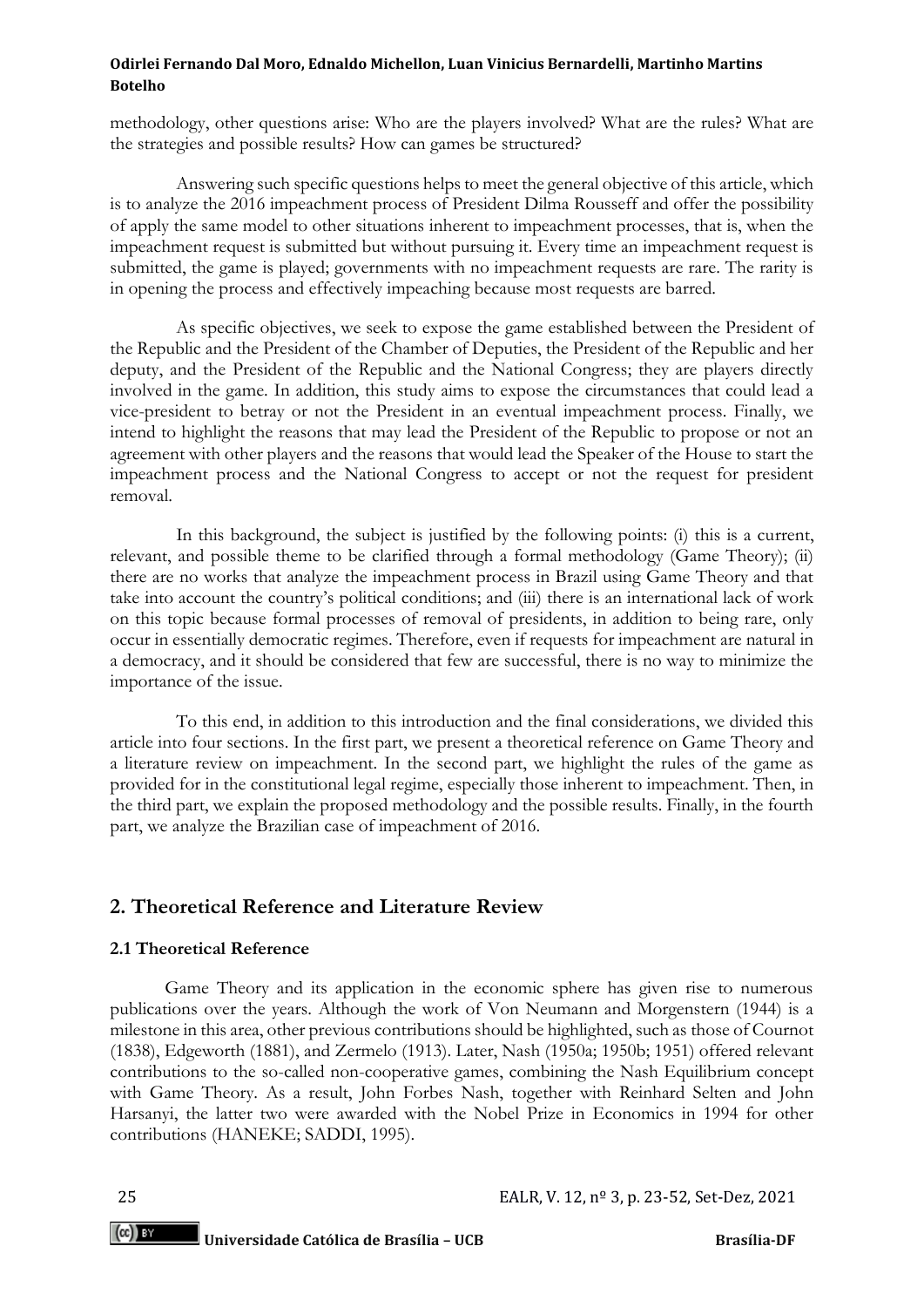In the 1960s and 1970s, Reinhard Selten introduced the concept of perfect subgame into Game Theory, as well as refinements to it. Still in the 1960s, the contributions of John Harsanyi stood out. He introduced the idea of solving games via mixed strategies, that is, finding the result for a game, by assigning probabilities for the occurrence of events when the game cannot be solved with pure strategies. As a result, the understanding of possibilities and uncertainties seemed to bring Game Theory closer to economic sciences (HANEKE; SADDI, 1995).

In addition to the contributions mentioned, those of Harsanyi (1973), Aumann (1964), Aumann (1974), and Holloway (1979) also stand out. Later, Thomas Schelling's work "The Strategy of Conflict" gained notoriety<sup>9</sup>. In 2005, as a result of his contributions, Thomas Schelling shared the Nobel Prize in economics with Robert Aumann. Recently, new studies related to Game Theory have been awarded with the Nobel Prize in Economics. In 2012, Lloyd Shapley and Alvin Roth were awarded this prize for the theme "Allocation and Market." In addition, there is "The Theory of Contracts" attributed to Oliver Hart and Bengt Holmström in 2016<sup>10</sup>.

In view of this brief history, numerous works deal with Game Theory. For a mathematical analysis, in addition to the original texts, we can mention some others: Kreps (1990), Fudenberg and Tirole (1991), Gibbons (1992), Osborne and Rubinstein (1994), Mas-Colell, Whinston and Green (1995), Dixit and Skeath (2004), Osborne (2004), Rasmusen (2006), Jehle and Reny (2011), Bierman and Fernandez (2011), and Owen (2013). On the other hand, Varian (2012) and Fiani (2015) stand out as introductory works in this respect.

In view of this, based on Mas-Colell, Whinston and Green (1995), a game means a situation in which a certain number of individuals (players) interact in a scenario of strategic interdependence to achieve a certain result and enjoy the reward. Faced with this, there are:

- Players: those involved in the game;
- Rules: what players may or may not do;
- Strategies: possible decisions within the game;
- Results: results from the actions taken by players based on the decision-making of others involved; and
- Payoffs: the rewards.

According to Osborne (2004), there is a search for the players' ideal payoff since knowing the game and the interests the rationality will always act to choose the strategy that maximizes its usefulness. Thus, Mas-Colell, Whinston and Green (1995) structured the presentation of the game. Equation  $(1)$  shows the formalization of the game via pure strategies<sup>11</sup>. Formally:

$$
\Gamma_N = [I, \{S_i\}, \{U_i(s_i; s_{-i})\}]
$$
\n(1)

Where:

 $\Gamma_{N}$ : Normal way of representing the game;

I: Players;

 $S_i$ :: Possible game strategies;

 $U_i(s_i; s_{-i})$ : Payoff functions of the game, where the level of utility is related to the outcome of the strategies  $S_1, ..., S_i.$ 

<sup>&</sup>lt;sup>9</sup> See Schelling (1980).

<sup>10</sup> See Shapley (1953) and Hart (1995).

<sup>11</sup> Games with pure strategies are those in which players make their strategic decisions not based on random strategies or by attributing probability to the occurrence of events.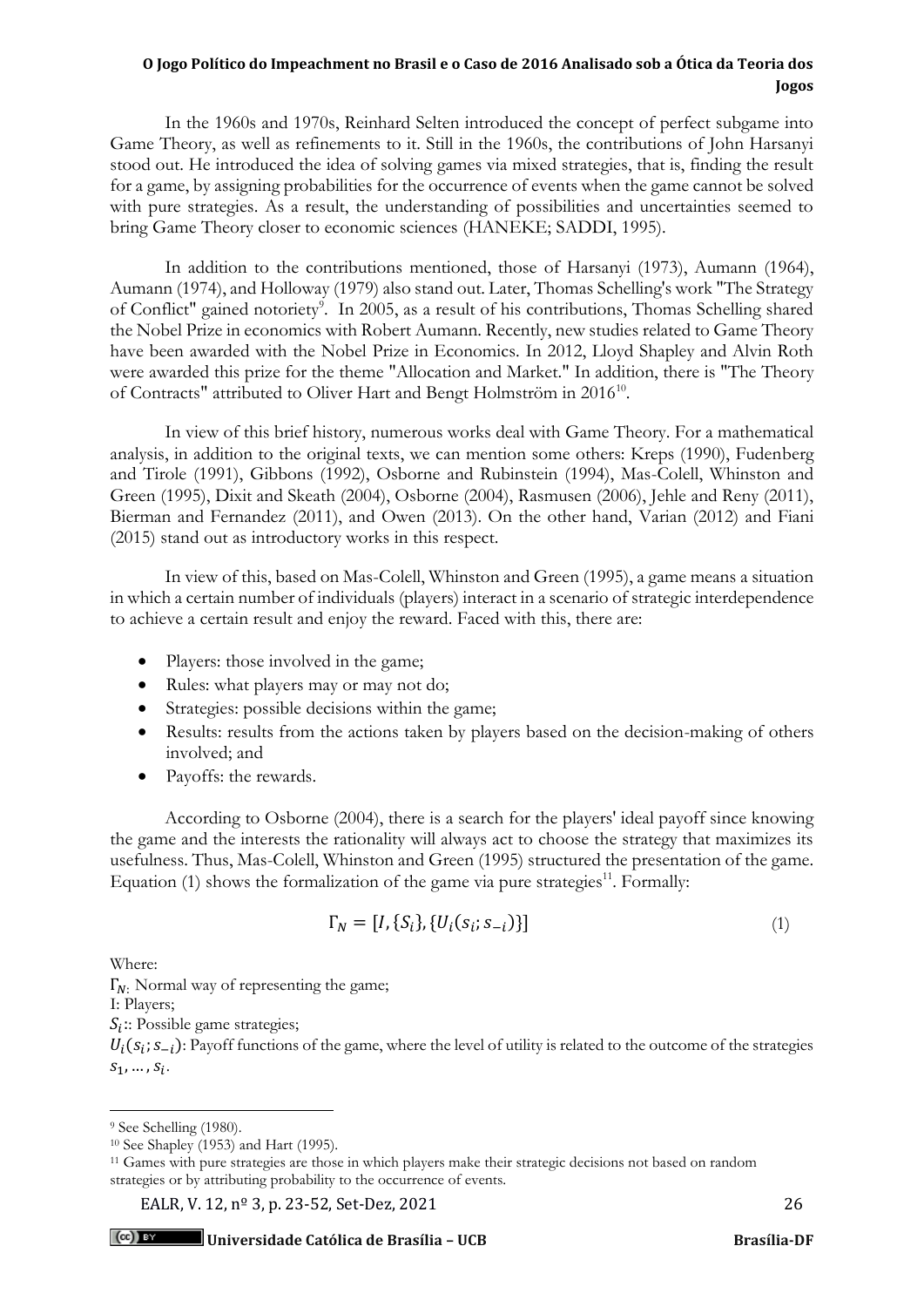Considering Equation (1), a finite set of strategies for the player i, the same will have a payoff. Therefore, strategies can also be demonstrated via payoff matrices (Frame 1).

| Frame 1: Representation of the game in the payoff matrix |  |                     |  |
|----------------------------------------------------------|--|---------------------|--|
|                                                          |  | Player <sub>2</sub> |  |

|          |                                                                                             | <i>Strategy</i> <sub>si</sub> | Strategy $_{S_{i-1}}$ |  |  |
|----------|---------------------------------------------------------------------------------------------|-------------------------------|-----------------------|--|--|
| Player 1 | $Strategy_{Si}$                                                                             | Payoff $(1,2)$                | Payoff $(1,2)$        |  |  |
|          | Strategy $_{s_{i-1}}$                                                                       | Payoff $(1,2)$                | Payoff $(1,2)$        |  |  |
|          | $S_{\text{out},\text{out}}$ Orres alghoustian based on Mes Calell Whinston and Cusso (1005) |                               |                       |  |  |

Source: Own elaboration based on Mas-Colell, Whinston and Green (1995).

On the other hand, there is the extensive form (game tree); it is best method of visualization when it comes to games of the sequential type and will be used for the purpose of this work. For Mas-Colell, Whinston and Green (1995), a game in the extensive form can be described mathematically and specified as follows:

$$
\Gamma_N = \{E, A, I, p(.), \alpha(.), H, H(.), i(.), \rho(.), \mu\}
$$
 (2)

Where:

£ is the finite set of knots;

 $A$  is the finite set of possibilities for action;

 $I$  is the finite number of players  $(1,..., I);$ 

 $p(.)$  is a function indicating a single immediate predecessor of each  $f$ , node;  $\alpha(.)$  is a function that leads to some non-initial node x from  $p(x)$ ;

 $\alpha$ (.) is a collection of information;

H(.) is a function assigned to each decision node x the information set H(x)  $\in \mathcal{H}$ ;

 $i(.)$  is a function that assigns each set of information in ℋ to the player who moves with the decision nodes in that set;

 $p(.)$  is a function that assigns probabilities to the information set;

 $\mu$  is a payoff function.

The usefulness of the players (.) for every possible game to be played means what the players know when they move in every Situation of the game. In an extensive game, a function  $p(.)$  specifies a single immediate predecessor of each node, where a function  $\alpha(.)$  leads to some non-initial node  $x$  from its immediate predecessor  $p(.)$  and a collection of information set  $(D)$ and a function  $D(.)$ , assigning each decision node  $x$  to information set  $(D) \in D$ .

The strategic equilibrium, or Nash equilibrium, is the strategy that no player can deviate from unilaterally to get the best result. In this same game, there can be different Nash equilibria, both in pure and mixed strategies. In pure strategies, there is not always a Nash equilibrium but every finite game necessarily has at least one Nash equilibrium in mixed strategies. In a pure strategy game, the Nash equilibrium is as follows:

$$
\Gamma_N = [I, \{S_i\}, \{U_i(s_i; s_{-i})\}]
$$
\n(3)

Where  $S_i$  is a list of strategies  $s = (s_1, ..., s_l)$  for all  $i = 1,..., I, U_i(s_i, s_{-i}) \ge U_i(s'_i, s_{-i})$  on the whole  $s'_{i} \in S_{i}$ . In static games with incomplete information, the concept of the solution is the Bayesian Nash equilibrium. Formally, in a Bayesian game, each player *i* has a payoff function  $U_i(s_i, -s_i, \theta_i)$ , whereby  $\theta \in \Theta_i$  is a random variable chosen by nature and observed only by the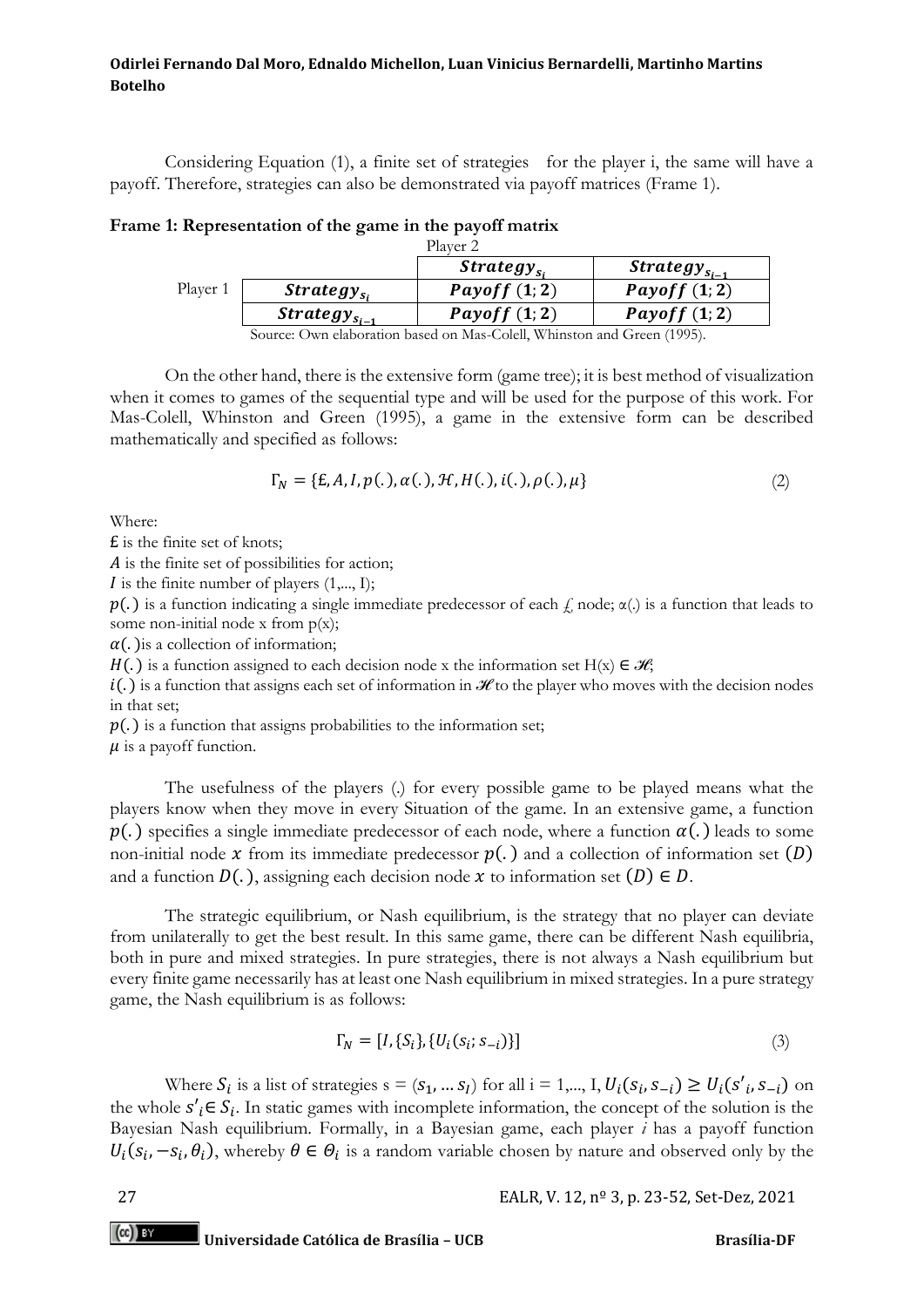player *i*. The joint probability distribution of  $\theta_i$ 's is given by  $F(\theta_1, ..., \theta_z)$ , which is widely known by players. Thus, a Bayesian game can be represented by:

$$
[I, \{S_i\}, \{U_i(s_i, -s_i)\}, \Theta, F(.)]
$$
\n(4)

In a Bayesian Nash equilibrium, each player must make the best strategic decision given the conditional distribution of the opponents' strategies. For Mas-Colell, Whinston and Green (1995), there are four types of games and each type has its own type of equilibrium: (i) static with complete information and the Nash equilibrium as a solution; (ii) static with incomplete information (Bayesian Nash equilibrium); (iii) dynamic with complete information (perfect equilibrium in subgames); and (iv) dynamic with incomplete information (perfect Bayesian equilibrium).

For the purpose of this study, as it is a dynamic game, the best form of explanation is the extended form or "game tree". It is important to highlight that games involving impeachment are dynamic games, with perfect but incomplete information. There is knowledge about the game structure, the strategies of each player, and the decision node they are in (perfect information), but there is not a complete knowledge about possible results (incomplete information).

In the words of Gale and Stewart (1953), "the notion of a game with perfect information was defined by von Neumann and Morgenstern. The concept intuitively corresponds to games like checkers and chess in which the player's movements and positions are known to his opponents all the time." On the other hand, games with incomplete information are games in which players are unsure about some important parameters of the game situation, such as the payment function, strategies available to multiple players, information that other players have about the game etc. (HARSANNYI, 1967).

The results are known only regarding the President of the Republic, whether or not she can be removed from the presidency, given that she knows exactly which decision node she is in and the possible game results for her. Thus, following the same reasoning as Kim (2006), "a theoretical model of Bayesian game (incomplete information), seems appropriate." This is because possible results are subjective, especially for people who decide whether or not to remove the President of the Republic.

#### **2.2 Literature Review**

The second round of the presidential election in Brazil in 2014 was one of the most disputed since the re-democratization in 1985. The candidate Dilma Rousseff (51.64% of votes), of the Workers' Party (PT), beat the candidate Aécio Neves (48.36%), of the Brazilian Social Democracy Party (PSDB) (BECKER, 2017; VAN DIJK, 2017; REBELLO, GIORA, DAMIN, 2019). In the words of Giambiagi (2016), after 16 years of mandate of two very remarkable former presidents (1995-2010), it was natural that any politician who took over the presidency would have a smaller personality than the predecessors. The author conducts an economic analysis of the first Rousseff administration (2011-2014) and shows that political factors, combined with economic mistakes, were points of intense debate but that even so they did not represent a defeat in the 2014 election. Although uncontrolled public accounts were a feature of the 2011/2014 phase, the beginning of her second term was characterized, in the words of Giambiagi (2016), as a sort of "turnaround." The change in the economic team, especially the Ministry of Finance, showed that fiscal adjustment was a necessity, in some points contradicting proposals of the electoral campaign.

EALR, V. 12, n<sup>o</sup> 3, p. 23-52, Set-Dez, 2021 28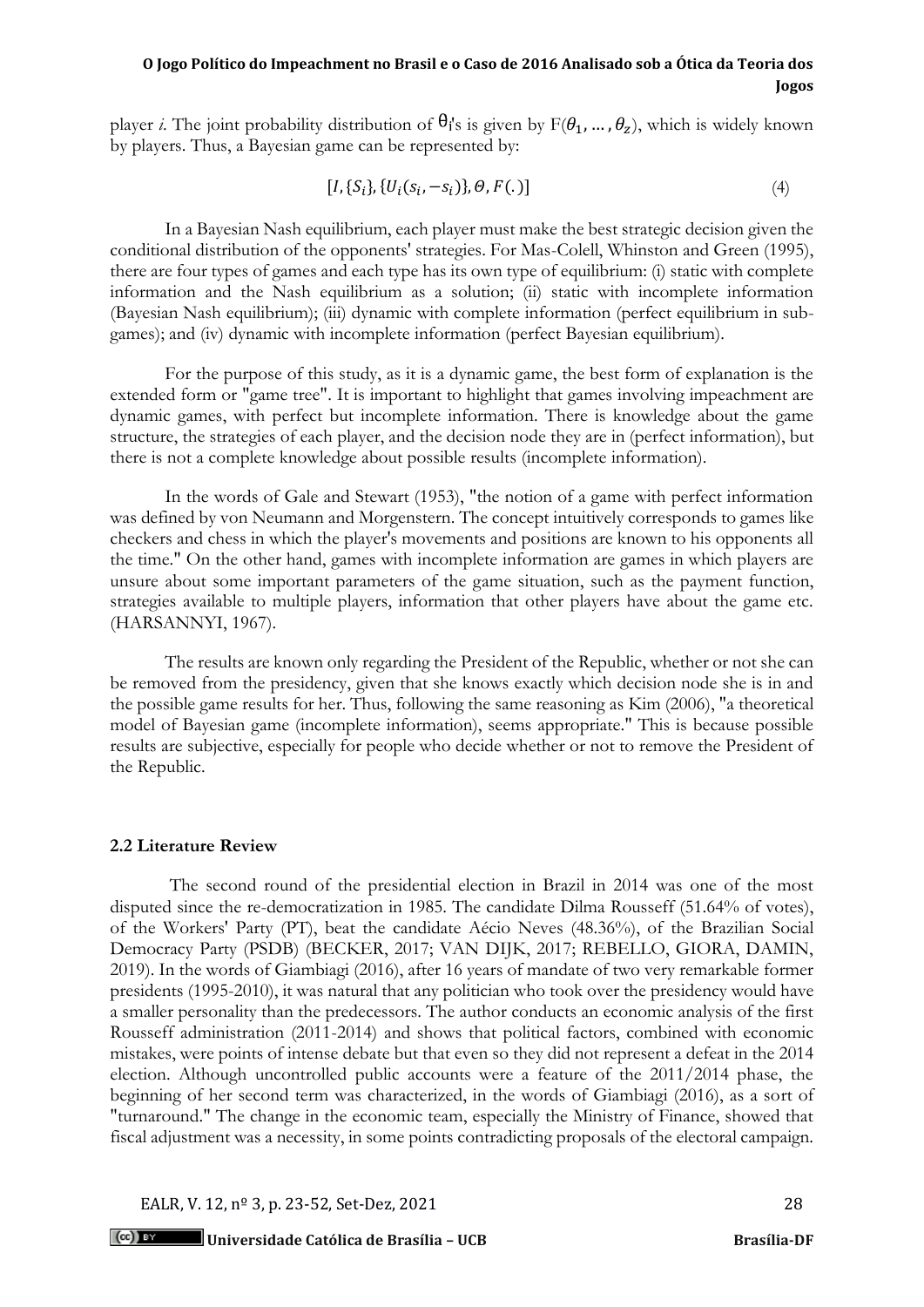However, based on the words of Becker (2017), Van Dijk (2017) and Rebello, Giorna and Damin (2019), beyond issues of an economic nature, there was an aggravation of the post-2014 political crisis, especially because of the "Operation Car Wash." The work of Kim (2006), which analyzes the impeachment process in South Korea, argued that economic crisis, political crisis, and tight election results, as well as political polarization, are factors that stimulate demands for impeachment, motivating the losing side not to accept the defeat. Apparently, *mutatis mutandis*, the political and economic factors of South Korea and Brazil, when their impeachment processes occurred, have important similarities, even though the South Korean case occurred for apparently more banal issues (the non-acceptance of the President to apologize for campaigning in advance to politicians of his choice).<sup>12</sup>

Regarding the Brazilian case, the President of the Chamber of Deputies accepted a formal accusation in December 2015; it was followed by several public demonstrations, both against and in favor of the impeachment, fomenting an intense debate on the limits of the political crisis in Brazil (BECKER, 2017). The political wear and tear of the Workers' Party (PT) became increasingly evident in March 2016, when the Party of the Brazilian Democratic Movement (PMDB) left its allied base. This was the party of the Vice President Michel Temer. Other parties, until then belonging to the government's support base, also adopted the same strategic decision of the Brazilian Democratic Movement Party (PMDB) probably because they knew that in order to remain in government at that moment would be the same as being in the opposition the next moment (REBELLO, GIORA and DAMIN, 2019).

Before that, the worsening of the economic Situation in Brazil under Rousseff's administration, combined with a political destabilization fostered by the corruption scandal triggered by the Operation Car Wash from mid-2014, had already generated a great wear and tear of public figures of the Workers' Party (PT). However, it should be noted that this situation reached not only the top of the Workers' Party (PT), but also contractors and members of other allied parties, including the vice president's party (PASSOS; BAPTISTA, 2018).

Based on Rebello, Giora and Damin (2019), the rupture between the parties of the President of the Republic and the Vice President was essential for the continuity of the impeachment process initiated by the President of the Chamber of Deputies at that time, Eduardo Cunha (PMDB-RJ). Moreover, the process was accepted by the President of the Chamber of Deputies at that time as a retaliation, as he was being tried for corruption in the House of Ethics Council.<sup>13</sup> Once the impeachment process was accepted, the political movements began to organize themselves to choose the best strategic decision for what would come next. The Chamber of Deputies accepted the impeachment process on April 17, 2016, by 367 votes in favor of the process admissibility, with 137 votes against it. With this result, the President Dilma Rousseff was removed from office for 180 days. The definitive impeachment happened after the vote in the Senate on August 31, 2016, with 60 votes in favor and 21 against it (BECKER, 2007).

According to Villaverde (2019), the impeachment process can be formulated using Games Theory considering the institutional balance between the government branches, constitutional and legal provisions for impeachment*,* party political structure, the President's popularity, and other observable factors such as economic conditions. Analyses of impeachment processes in other countries have already used Game Theory, as was the case of South Korea in 2004.

(cc) BY

<sup>12</sup> See Kim (2006).

<sup>13</sup> See also Martins (2019).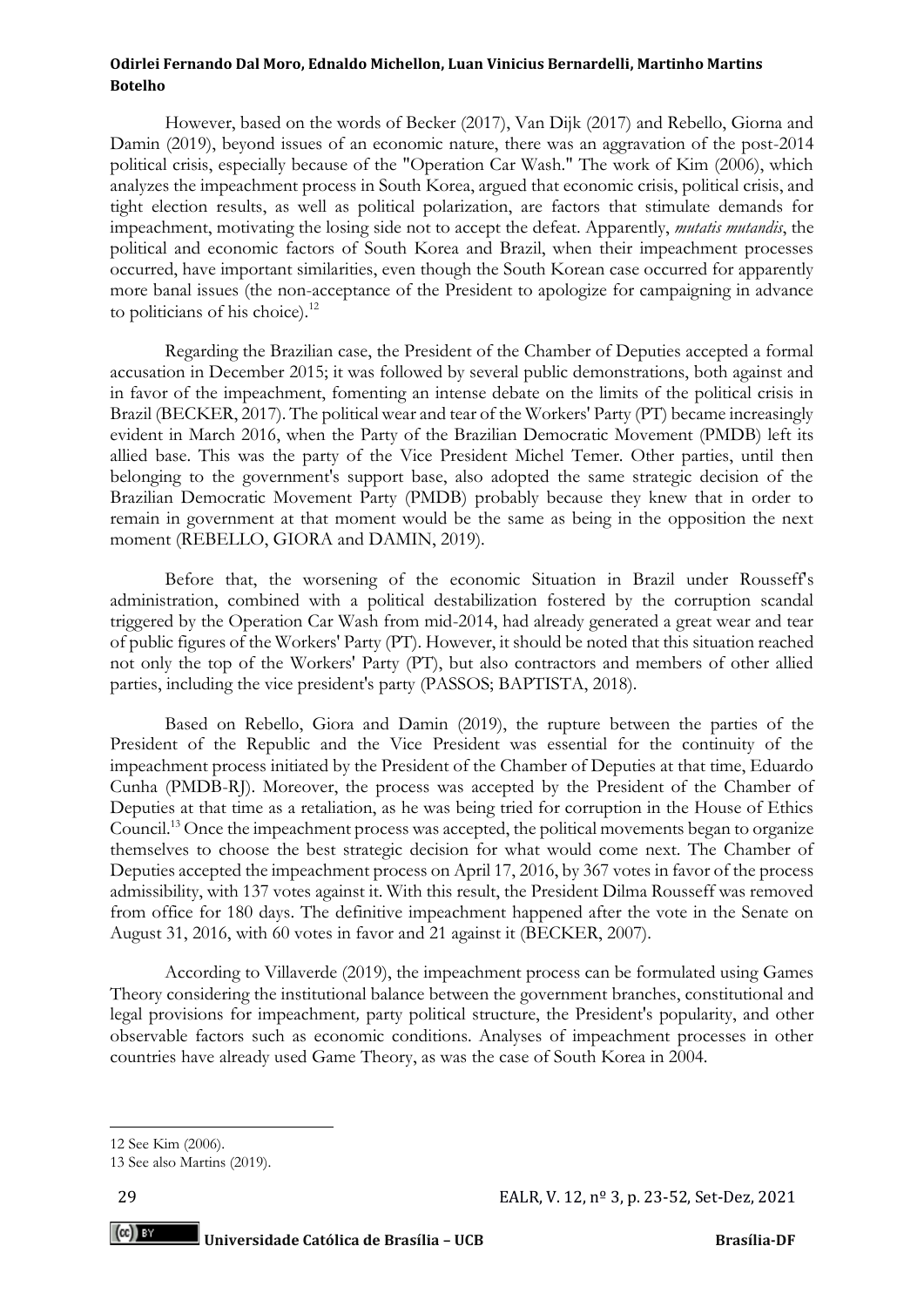To verify the reasons for the political disagreements between President Roh Moo-hyun and the National Assembly, Kim (2006) applied a Bayesian model of incomplete information. The results showed that Game Theory has a great potential to analyze political decisions with real implications. Thus, the importance of Game Theory to understand the relationship between political agents is essential to evaluate an impeachment process since a legislative force can be used for both the fall of a government and for its permanence (PÉREZ-LIÑÁN, 2014).

Specifically for the Brazilian case, the lack of parliamentary support was endogenous to the drop in popularity. On the other hand, the drop in popularity was endogenous to the economic and political crisis. On the other hand, the fall in popularity is endogenous to economic crises. According to Rebello, Giora and Damin (2019), the lack of political support from party leaders was one of the factors that contributed the most to the impeachment. The very legal argument used to justify the impeachment of the presidential mandate, the "tax rides," was legalized after the impeachment (VAN DIJK, 2017). In addition, subsequent events such as the failure of the Supreme Electoral Court to annul the slate after the definitive withdrawal of Dilma Rousseff and the "protection" of the House of Representatives to President Temer, with respect to the votes on the admissibility of accusations of corruption charges, were signs of behavior changes by the legislature.

For Corrêa, Santos and Nunes (2018) and Tatagiba (2018), there are numerous findings that point out that the lack of political organization was the main factor leading to the end of Rousseff's administration. One such observation appeared in speeches in the impeachment vote in the House, marked by little consideration of the crime of fiscal responsibility, with speeches that presented a lack of objectivity and justification.

In the observations of Martins (2016), the political game between the President of the Chamber at that time (Eduardo Cunha) and the President of the Republic (Dilma Rousseff) showed that the dominant strategy was "to continue with the impeachment process" for the President of the Chamber, and "do not protect Cunha" for Dilma. As a result, both were removed from their positions. The other strategies show that, although it was best for both of them to remain in their positions, this did not happen due to the lack of coordination.

Although this is a recent subject, some studies have already studied this issue, but not necessarily using Game Theory as a method, which once again justifies the unprecedented analysis this study conducts. Among studies, we can cite Almeida and Lima (2016), Tavares and Berger (2016), as well as Feres Júnior and Sassara (2016) and Oliveira (2016), Alonso (2017), Prandi and Carneiro (2017) and Queiroz (2017), Kasahara and Marsteintredet (2018), and Braga (2018).

The authors Almeida and Lima (2016) commented on the importance of the media in the dissemination of this theme and how it can interfere with the formation of opinion in society, highlighting the need for a process of media democratization, thus allowing a greater plurality of positions. The authors suggest that the concentration of communication power interferes in the political positions of society taking as an example of Dilma Rousseff's removal process. For Tavares and Berger (2016), along the same lines of Almeida and Lima (2016), there are doubts about the behavior of the press in the coverage of the 2016 impeachment, suggesting that in the case of Dilma Rousseff it was a "announced coup d'état."

Feres Júnior and Sassara (2016) are more emphatic and attest that there was an increase in negative coverage of the re-elected President in 2014, suggesting that the media behaved in a highly politicized manner by apparently hindering the strengthening of democratic processes. In a probably ironic tone, the authors mention the President's impeachment process as a type of third election round.

EALR, V. 12, n<sup>o</sup> 3, p. 23-52, Set-Dez, 2021 30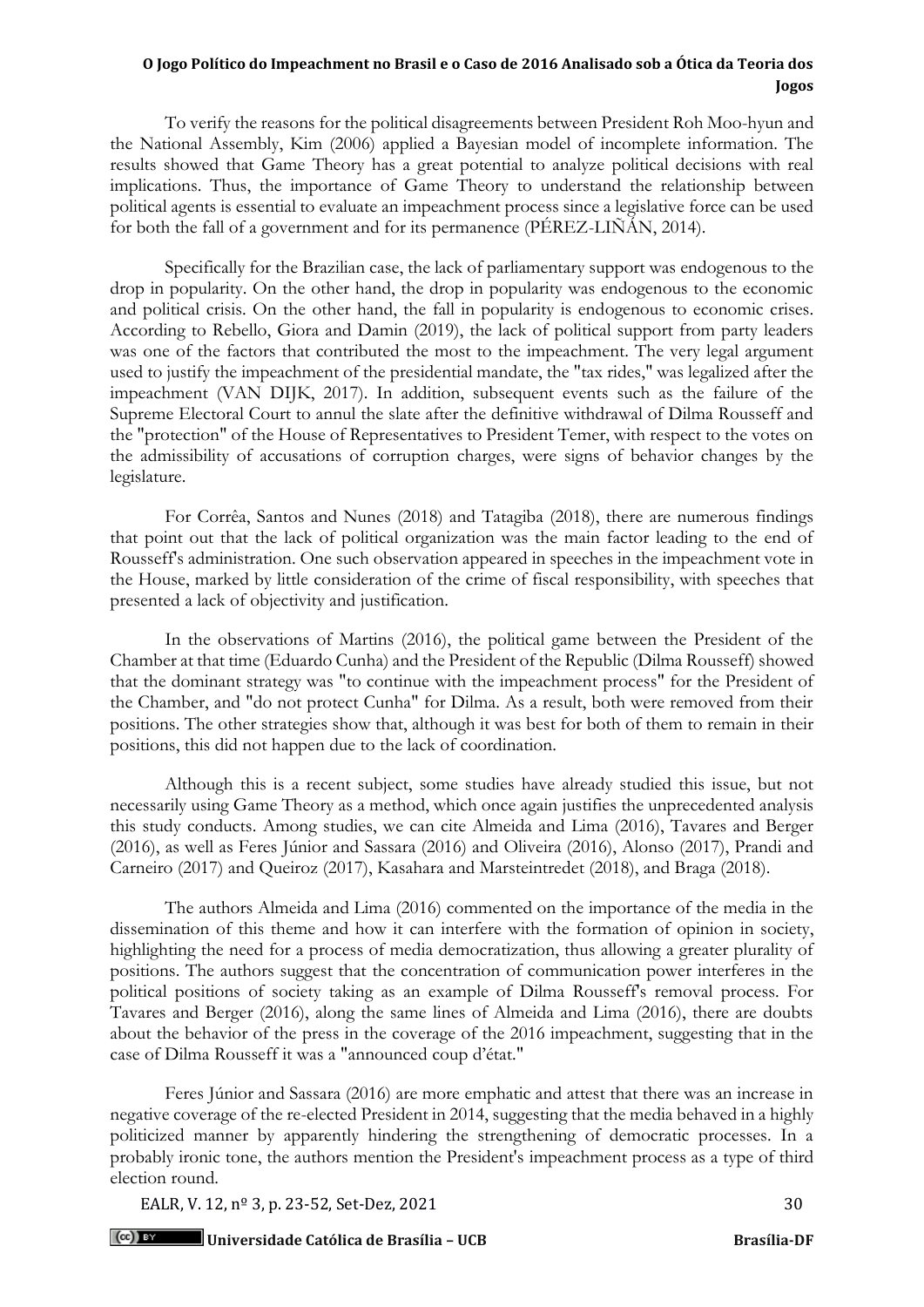Alonso (2017) offers a comparative analysis of repertoires for and against the removal of the President and the opportunities for protests, as well as an analysis of three cycles that led to the impeachment: the mosaic cycle (June 2013), the patriot cycle (March to April 2015), and the impeachment cycle (December 2015 to March 2016). For that author, the wave of global protests between 2011 and 2013 and sports events in Brazil, such as the Confederations Cup (2013), World Cup (2014), and the Olympics (2016), served as the basis for possible mass protests.

On the other hand, from a political point of view and anchored on a high popularity, the author highlights that there has been a change in the treatment of the ruling party in relation to social movements (i.e., a lack of political coordination). Furthermore, Alonso (2017) highlights that the political polarization in Brazil has contributed to the expansion of discourses both for and against the impeachment. In short, a series of events contributed to the "social unrest," the unfolding of which led to the impeachment, suggesting that political and economic crises favor the removal of the President.

Prandi and Carneiro (2017) offer an analysis of Members' justifications for opening the procedure. For them, the "tax rides" or legal merits for the approval of the impeachment had little importance in the analysis of the president's removal, as more emphasis was placed on moral issues relating to family, religion, and the electoral basis of each parliamentarian. In addition, the authors expounded on the influence of religion in politics, emphasizing how much the "evangelical benches" contributed to the impeachment of President Dilma Rousseff given that 93.8% of the aforementioned group of parliamentarians voted in favor of her.

For Queiroz (2017), "crimes of presidential responsibility have the legal nature of eminently political offences, although they may sometimes present their own traits of criminal offences, like passive corruption." The author, therefore, highlights those cases of President removal, in addition to traumatic, do not contribute to the political and economic stability of the country.

Kasahara and Marsteintredet (2018), for their part, offer an interesting discussion about the interruptions of presidential mandates that occurred in Latin America after the 1980s. For them, although Latin America has recently experienced essentially democratic regimes, they have not prevented institutional ruptures, as there have been 16 falls of presidents, only two of them by military means. Specifically, via impeachment, there were six president removals, of which two were in Brazil (1992 and 2016). The other institutional ruptures happened either through resignation/election preparations (eight) or military action (two); ruptures through military means occurred in Ecuador (2000) and Honduras (2009). In this sense, the authors emphasize that political and/or institutional crises, combined with problems of legitimacy and the presence of political polarization, have contributed to the progress of impeachment processes. Furthermore, Kasahara and Marsteintredet (2018) detailed their analysis by questioning the political stability in presidential regimes and suggested that the parliamentary regime, even if there is resistance to it, apparently has a greater political stability as breaks happen in a less traumatic way.

Braga (2018) compared both impeachment processes that took place in Brazil and reported a similarity between both: the lack of support from central parties, which damaged governability and made it possible for the presidents to be removed. However, one difference is important: while Collor was elected in 1989 without much support of Congress, this cannot be said for President Dilma Rousseff in 2014. Specifically in relation to Dilma Rousseff, Braga (2018) points out that the disembarkation from the government by the Brazilian Democratic Movement Party (PMDB), the party of the vice-president, was decisive to interfere in the decision of other parties to support the impeachment*.*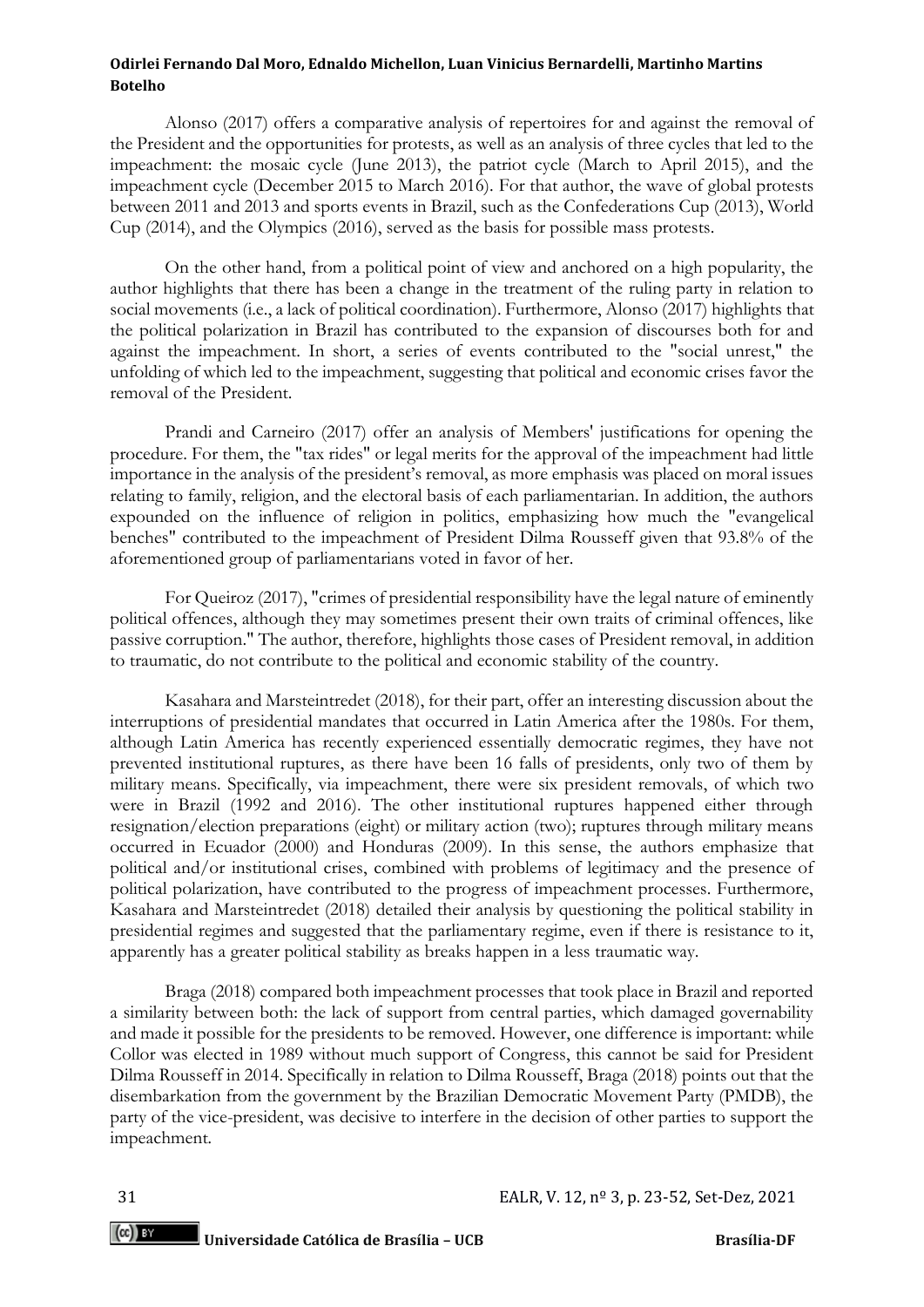Other authors, however, have used Game Theory applied to political issues although not necessarily focused on the process of the impeachment, among which we can cite: Portugal (2006), Bugarin and Meneguin (2016), Kluppel (2007), Montagner (2017), and Morais and Koprik (2018). Publications that applied Game Theory to impeachment processes referenced in this research are based only on Kim's work (2006).

The analysis of literature review and the justifications of parliamentarians when expressing their votes, many of which influenced by the "clamor of streets," show that it did not stand out regarding the possible crimes of responsibility of President Dilma Rousseff. This corroborates, therefore, the idea that the impeachment process also has a political character, perhaps more relevant than the legal one. The literature review, therefore, shows that political, economic, and institutional aspects are relevant for the analysis of institutional ruptures, especially in Latin America. This was not necessarily the case in Korea. A research carried out on the Scopus platform using "Impeachment" and "Game Theory" as key search words showed that this relationship is not much studied; only the work of Kim (2006) was the research result.

## **3. The Rules of the Game**

For Mas-Colell, Whinston and Green (1995) and Osborne (2004), the rules of a game refer to what players can and cannot do. For the specific case of the impeachment, there is basically the Federal Constitution of 1988 and Law no. 1,079 of April 10, 1950, which deals specifically with the impeachment of the President and the vice president.

Since the choice of representatives does not please everyone, the elected representatives can be removed from their positions according to previous findings of political-administrative infractions and/or acts contrary to the functional duties established in the Federal Constitution of 1988, such as crimes of responsibility. For that, there must be an admission of impeachment processes by the Chamber of Deputies and a judgment by the Senate, as provided for in art. 52, I, and arts. 85 and 86 of the Federal Constitution of 1988 (PRESIDENCY OF THE REPUBLIC,  $2019a)^{14}$ .

The so-called crimes of responsibility are political-administrative violations committed by political agents holding public offices, as provided for in the Law no. 1079 of April 10, 1950, art. 4 (PRESIDENCY OF THE REPUBLIC, 2019b). In the Brazilian legal system, the impeachment is provided for in the 1988 Constitution with the purpose of controlling the acts practiced by the President of the Republic. Taking into account that the impeachment begins by assuming the removal of the person who has not honored his or her functional duties and the commitment with formal legal regulations, there is a procedure for impeachment process in the National Congress which begins with the authorization in the House of Representatives, according to art. 51, I, of the

EALR, V. 12,  $n^{\circ}$  3, p. 23-52, Set-Dez, 2021 32

<sup>&</sup>lt;sup>14</sup> The crimes of responsibility of the President of the Republic are provided for in article 85 of the Constitution of the Federative Republic of Brazil of 1988; in verbis:

<sup>&</sup>quot;Article 85. Those acts of the President of the Republic which attempt on the Federal Constitution and especially on the following, are crimes of malversation:

I – the existence of the Union;

II – the free exercise of the Legislative Power, the Judicial Power, the Public Prosecution and the constitutional Powers of the units of the Federation;

III – the exercise of political, individual and social rights;

IV – the internal security of the country;

V – probity in the administration;

VI – the budgetary law;

VII – compliance with the laws and with court decisions."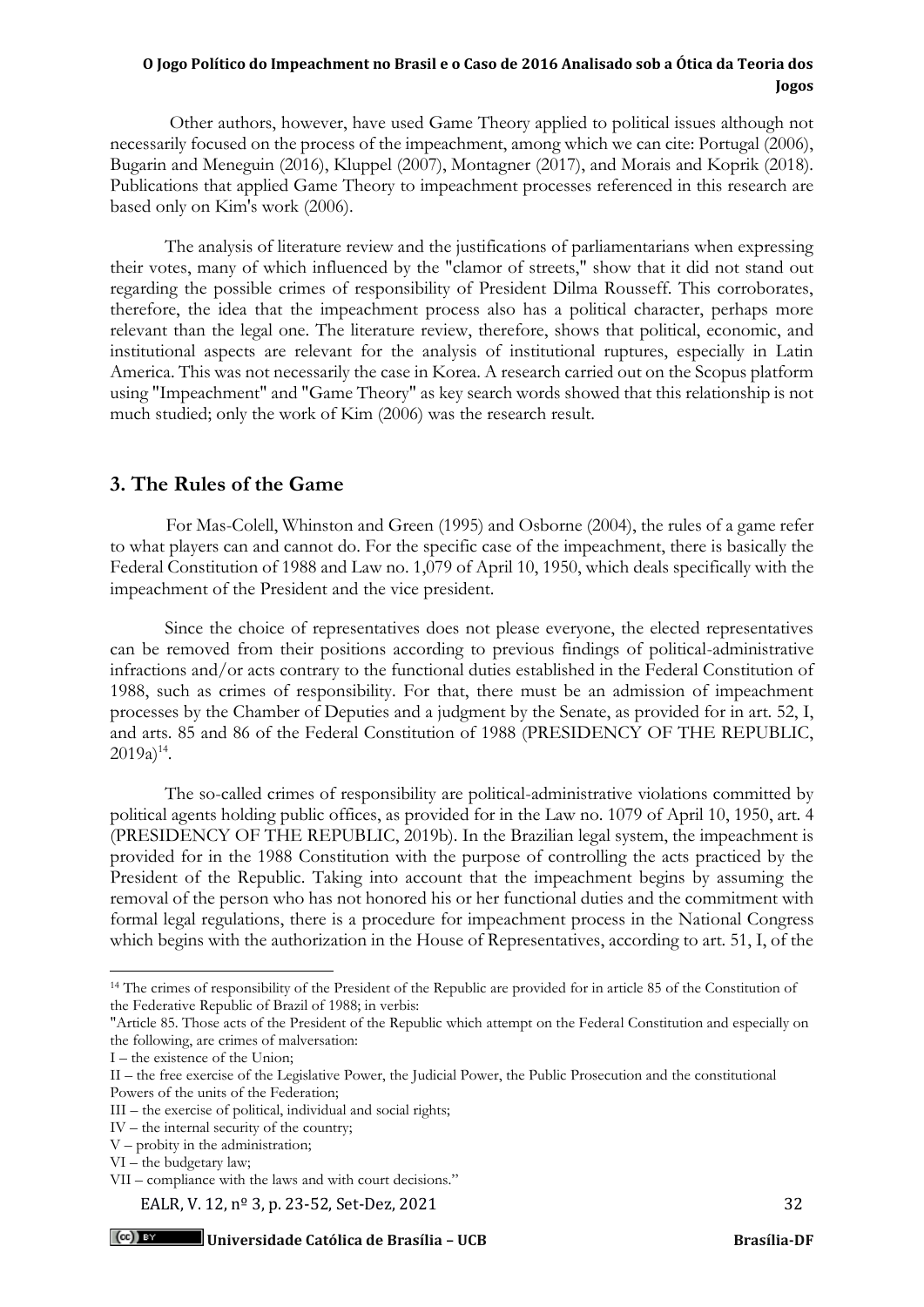1988 Constitution; any citizen can make a regular denunciation, as provided for in arts. 14 to 18 of the Law no. 1.079, of 1950 (PRESIDENCY OF THE REPUBLIC, 2019b).

The initial examination of the complaint made by any citizen is the responsibility of the President of the Chamber of Deputies, who may either reject it or accept it. A special committee is then designated to examine the request in the event of acceptance, in accordance with the articles 19 to 23 of the Law no. 1,079 of 1950. The examination procedure of the impeachment results in an opinion by the plaintiff. This is the stage of pronouncement of parties and the roll-call vote of each Federal Deputy to decide on the initiation of the process, requiring a quorum of two-thirds of the 513 Federal Deputies, that is, 342 favorable votes. After that, the process is referred to the Senate, which, after all proceedings, finally decides whether or not to impeach the president in a session conducted by the President of the Supreme Court.

## **4. The Proposed Methodology and Possible Outcomes**

In this section, we present three games to explain the impeachment process in Brazil. In them, the President of the Republic is a player who establishes a game with the President of the House, another game with the vice-president, and a third game with the National Congress, which in the Brazilian case is bicameral (House and Senate). The president's probable strategic decisions were laid out for each player, as well as the possible results. It is worth pointing out that although these are games of perfect information, they are of incomplete information, following the same idea of Kim (2006).

For the purpose of this work, we assumed that a process of impeachment is composed of numerous elements that may or may not be interrelated, such as political, economic, or institutional crises. Popular support, reflected in mass and diverse manifestations, and a strong media coverage contribute to the progress and the success of a process of removal of the President of the Republic. Thus, the more elements there are (political, economic, institutional crises, mass demonstrations or popular dissatisfactions, and media coverage), the greater the chances of success of the impeachment.

Thus, although important and necessary, the procedures of an impeachment process are anchored not only in technical or legal aspects. Political reasons, such as disputes for space, positions, and weakening of an opposing party, although they should not be preponderant elements, are accompanied by popular support and reflected in the media.

For the games proposed, we assumed the possibility of existence of two distinct and mutually exclusive situational situations in a process of impeachment: the presence of a crisis or its absence. For the purpose of the games presented, we assumed that nature defines or accomplishes the president's strategic choice due to crises or not. When discussing crises this term has generalities, although it is natural to think, at first, only of economic aspects such as a reduction in economic activity, increase in unemployment and informality, capital flight, poverty increase, and an upsurge in inflation or, in the case of deeper crises, characterized by a fall in aggregate demand, generating deflation. In any case, although different and complex, economic crises have something in common: the reduction in the population well-being.

Nevertheless, the term "crisis" can also be used for the political conditions that, among many other aspects, are characterized by (i) a lack of support in Congress for the President's party, reflected in the low number of congressmen belonging to the government's support base; (ii) escalation of political and/or ideological disputes, reflected in polarization and/or in highly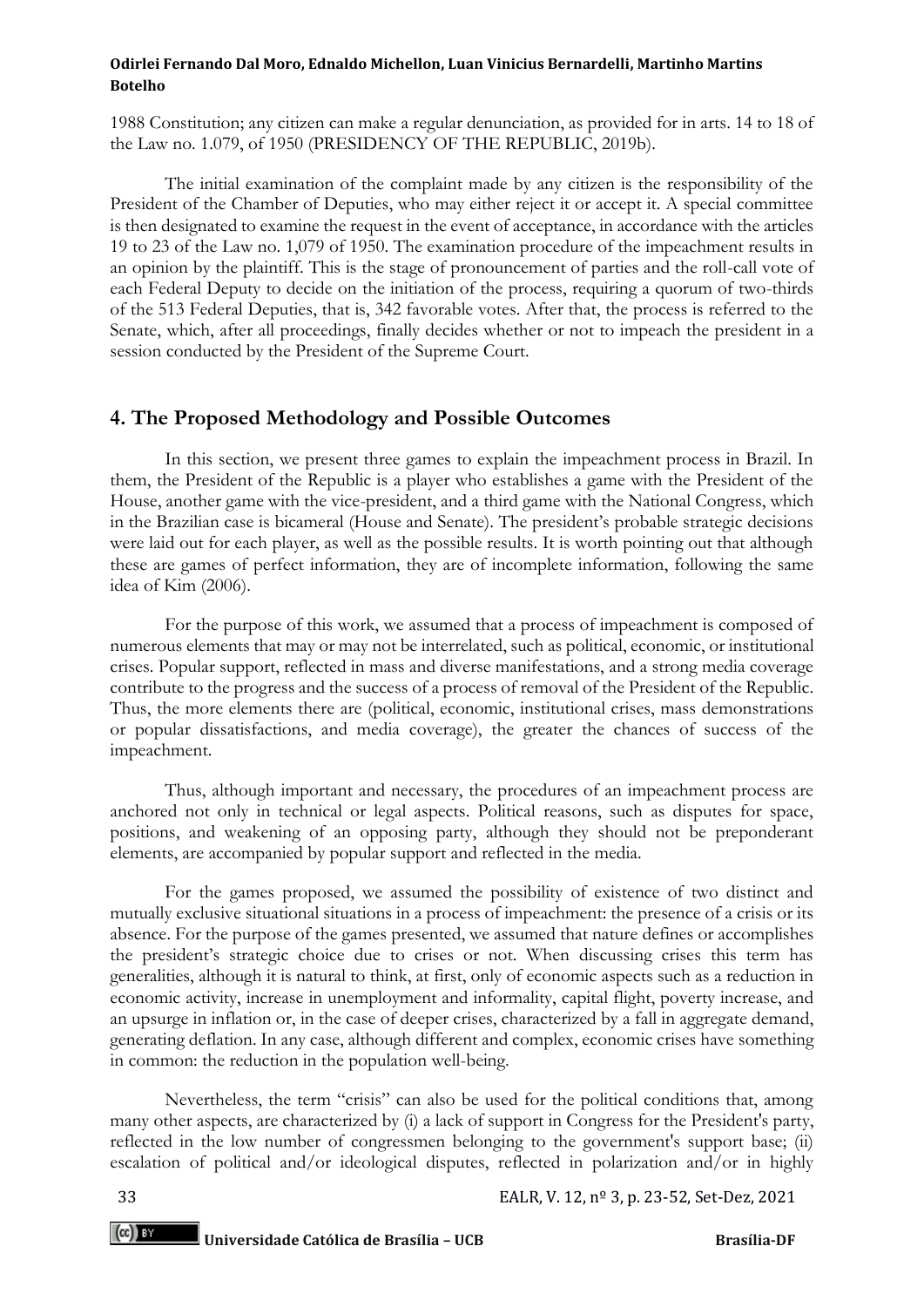contested elections; (iii) systematic denunciations of corruption against the ruling party or parties belonging to the government's support base, contributing to its weakening in face of the public opinion; and (iv) popular dissatisfaction, reflected in demonstrations of a different nature.

On the other hand, a crisis may also be of an institutional nature, such as the systematic attack of one power to another, threats of institutional ruptures or coups d'état, as well as disregard for the constitutional limits of each power. Modern Constitutions, such as the Brazilian Constitution of 1988, have systems of checks and balances in all three powers so that none of them has absolute or sovereign powers over the others. The aim is self-control between them. Institutional crises occur, for example, when there is no respect for the limits of the powers, usurpation of competencies, or when there is hypertrophy of some power over the others, such as (i) executive or legislative or judicial strongly over the others; (ii) the judiciary replacing or entering into the responsibilities of the legislative in the role of legislating; or (iii) the judiciary exercising the typical role of the executive in the application of situations.

Moreover, a crisis of the institutional type happens when, for example, the executive tries to corrupt the judiciary and/or legislatures (i) through corruption or admission of cadres, (ii) by appointing allies to the Supreme Court (STF), or (iii) by politically manipulating elections to favor allied parties. In this context, an institutional crisis may lead to institutional ruptures/coups d'état in extreme situations or, perhaps less aggressively, one power refusing to accept the decision of another power.

Comparing the various nuances inherent in the removal of President Dilma Rousseff in 2016, as well as the removal of former President Collor in 1992, considering the aforementioned characteristics belonging to each type of crisis, one can observe to a greater or lesser extent the presence of each of them. Specifically for the case of 2016, some points such as the resurgence of an economic crisis after 2015, the increase in unemployment and informality, the intensified political polarization after the 2014 election, the election of a President of the Chamber of Deputies not allied to the party of the President of the Republic, although belonging to the party of the Vice President, the fall in the President's popularity, and the various accusations of corruption raised by Operation Car Wash, reported by the media, contributed to the success of the impeachment process. Therefore, the legal reason for removing the President, i.e., a possible crime of responsibility, was not the only determining element, so that very little exists in literature reviews or in arguments of parliamentarians when they justify their vote.

Finally, it is necessary to mention that requests for impeachment are common in the Brazilian political history after 1989. Most of the times, even though the requests have preponderant elements for the removal, they are filed and do not advance. Therefore, there is a need for further elements in addition to crimes of responsibility with a view to strengthening support for the removal of the President. An exception to the rule may have occurred in South Korea in 2004, in which the removal of the President occurred for apparently banal reasons (KIM, 2006). In Brazil, perhaps, this was more tolerable.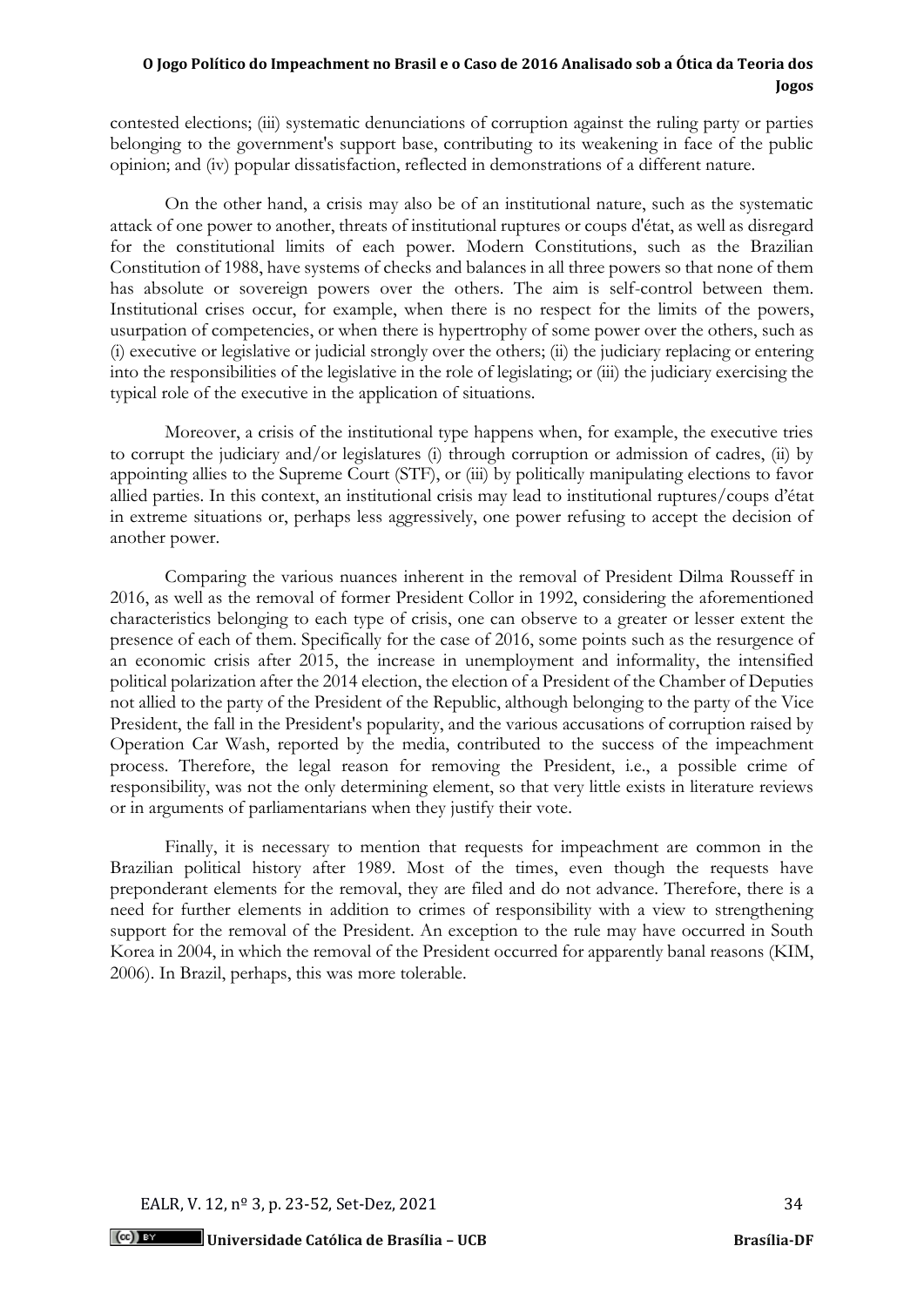#### **4.1 The Match Between the President of the Chamber of Deputies and the President of the Republic**

For the purposes of this game, we assumed that nature makes the first strategic decision, which can be "With Crisis (CC)" or "Without Crisis (SC)" (Figure 1). The President of the Republic then chooses the best strategy and the president and its party can propose an agreement to the President of the Chamber of Deputies (PA) for the process not to prosper, or the president may not propose the agreement (NPA), with the risk that the process advances. In turn, the Speaker of the House, faced with the strategic choice of the President of the Republic, may start the process (AP) or not start the process (NAP); in the event of not starting the process, it is filed.

The possible results of this game, which involves the President of the Republic and President of the Chamber of Deputies, however initiated by nature, are only possible to be measured in the case of the President of the Republic (possibility of being removed or not); this is not clear to the President of the Chamber of Deputies. This situation characterizes the game as having perfect but incomplete information. In other words, it is a game of perfect information because each player knows exactly which decision nodes they are in, but incomplete information because of the difficulty of measuring the possible payoffs of all players, with eight possible end nodes (Figure 1). In a generic way, the possible results consider the presence of a crisis of some nature, as follows:

- i. RJPR A1: Match Result for the President of the Republic in Situation A1 (With Crisis).
- ii. RJPC A1: Match Result for the President of the Chamber of Deputies in Situation A1 (With crisis).
- iii. RJPR A2: Match Result for the President of the Republic in situation A2 (With crisis);
- iv. RJPC A2: Match Result for the President of the Chamber of Deputies in situation A2 (With crisis).
- v. RJPR B1: Match Result for the President of the Republic in situation B1 (With crisis).
- vi. RJPC B1: Match Result for the President of the Chamber of Deputies in situation B1 (With crisis).
- vii. RJPR B2: Match Result for the President of the Republic in situation B2 (With crisis).
- viii. RJPC B2: Match Result for the President of the Chamber of Deputies in situation B2 (With crisis).

On the other hand, we used the following nomenclatures for the presentation of the game considering the absence of a crisis:

- i. RJPR A1': Match Result for the President of the Republic in Situation A1' (No Crisis);
- ii. RJPC A1': Match Result for the President of the Chamber of Deputies in Situation A1' (No Crisis);
- iii. RJPR A2': Match Result for the President of the Republic in situation A2' (No Crisis);
- iv. RJPC A2': Match Result for the President of the Chamber of Deputies in situation A2' (No Crisis).
- v. RJPR B1': Match Result for the President of the Republic in Situation B1' (No Crisis).
- vi. RJPC B1': Match Result for the President of the Chamber of Deputies in situation B1' (No Crisis).
- vii. RJPR B2': Result of the Game for the President of the Republic in the B2' (No Crisis) situation.
- viii. RJPC B2': Match Result for the President of the Chamber of Deputies in B2' (No Crisis) situation.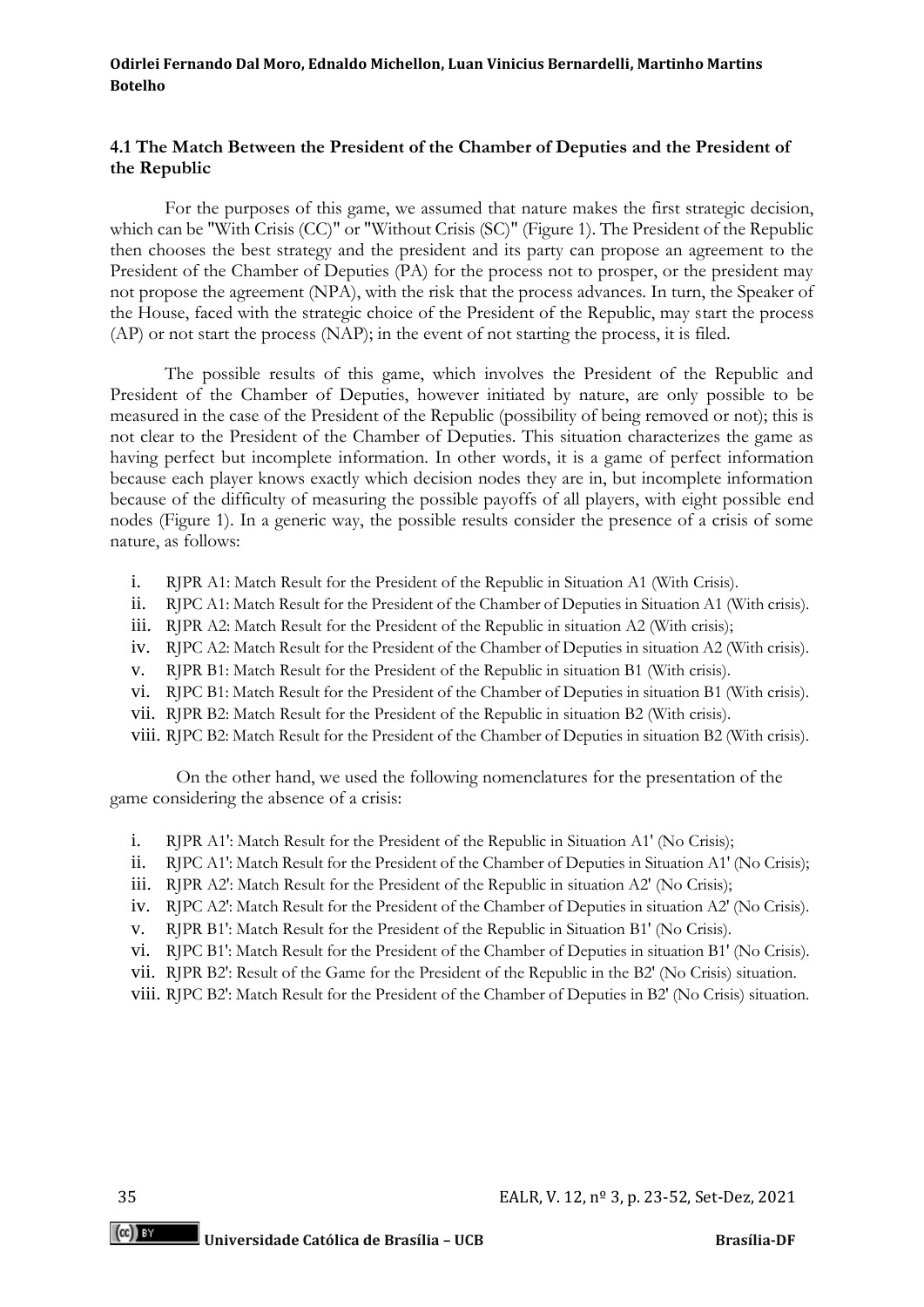**Figure 1: Impeachment game - President of the Republic versus President of the Chamber of Deputies**



In a context of crisis represented by the left side of the "game tree" (Figure 1), what would be the reasons for the President of the Republic to be willing to propose an agreement to the President of the Chamber of Deputies to bar the process? Undoubtedly, such a question has numerous answers; some are (i) great possibility of federal deputies and later senators to vote for the president's removal; (ii) clear loss of governability by the President of the Republic and its party, being represented, among other points, by a large number of parties/parliamentarians willing to support the impeachment; (iii) existence of illegalities or crimes of responsibility capable of contributing to the removal of the President; (iv) low popularity of the government that could be an incentive to parliament to support the impeachment request; (v) interest of the President of the Chamber of Deputies in the removal of the President for various reasons, such as belonging to an opposition group, even if affiliated to the same party as the vice-president<sup>15</sup>; and (vi), perhaps to a lesser extent, the willingness of the vice-president to betray the President by supporting the impeachment.

The same reasons, however, could be given for the President of the Republic not being willing to propose an agreement with the President of the Chamber of Deputies: (i) little chance of federal deputies or later senators to vote for the president's removal because of the political articulation; (ii) governability on the part of the President of the Republic; (iii) absence of illegalities capable of contributing to the removal of the President; (iv) high popularity of the government, which could serve as a disincentive to parliament to support the president's removal; (v) little

<sup>15</sup> For the Brazilian case in 2016, the president of the chamber of deputies belonged to the same political party as the vice president of the Republic.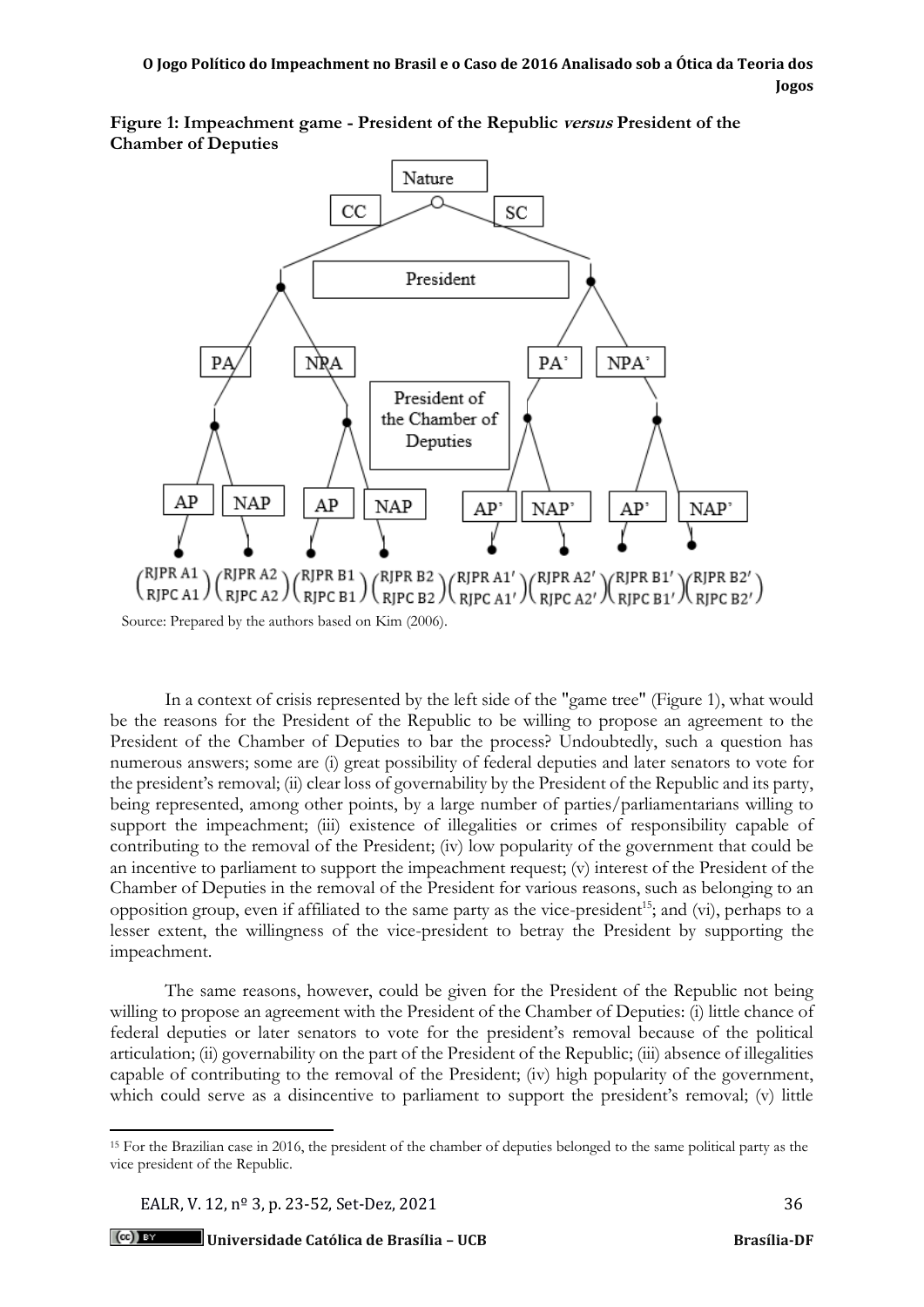interest of the President of the Chamber of Deputies in the removal of the President of the Republic for various reasons, such as belonging to the support base of the government or to the same party as the President; and (vi) low willingness of the Vice President to betray the President, perhaps explained by belonging to the same party<sup>16</sup>.

Once the President of the Republic's strategy has been signaled, the President of the Chamber of Deputies may decide whether or not to start the process for various reasons, such as (i) possibility of success in the president's removal due to facts presented and political, economic, and institutional conditions; (ii) interest in the president's removal resulting from political disputes; (iii) response to popular pressure and/or significant parliamentary appeal for openness; (iv) availability of collaboration of the Vice President of the Republic after the impeachment; and (v) defense of the public interest purely anchored in the accusations made in the process. The South Korea case in 2004, however, seemed out of touch with reality. The process was supported by more trivial issues, which, due to the possible hypotheses raised, can be classified as various political disputes.

If the president of the Chamber of Deputies is allied with the government, especially when it also belongs to the party of the President of the Republic, it is suggested that the difficulties for starting an impeachment process and/or its success would be greater. Because of this, but not only because of this, if the President of the Chamber of Deputies' office is a deputy allied to the government or, preferably, belonging to the same party as the President of the Republic, it fundamentally hinders the opening of any impeachment process. However, the most important thing is governability, reflected in parliamentary support and often directly related to the popularity of the government.

Therefore, in starting the impeachment process, the possible end results for the President of the Republic are being removed or not being removed from office. In the case of the President of the Chamber of Deputies, there is no way of affirming possible results, given that this is an incomplete game of information, whose results depend on the political conjuncture of each moment (Figure 1).

However, for the Brazilian case of 2016, the possible payoffs for the President of the Chamber of Deputies seemed clearer. Although the President of the Chamber of Deputies belonged to the vice president's party, he clearly assumed an oppositional role in relation to the President of the Republic, corroborating with the opening of the impeachment process, which occurred on the same day (02/12/2015), when there was the signaling of the party of the President of the Republic in the Ethics Council of the House, supporting the continuity of the process of annulment of the President of the Chamber of Deputies. Such events suggest a kind of retaliation by the President of the Chamber of Deputies. On the other hand, the party of the President of the Republic may have believed that it could have sufficient support to bar the process in the House or the Senate. The result was that both the President of the Republic and the Speaker of the House were removed from office, each in his own time, manner, and for different reasons.

Thus, an analysis of the political and economic situation at that time shows that regardless of whether the President of the Republic tried to propose an agreement to the President of the Chamber of Deputies or not, it was expected that the dominant strategy of the President of the Chamber of Deputies was to start the process regardless of what had happened to him or to the President of the Republic. However, it should be noted that generally, when the President of the Chamber of Deputies chooses to start the process and has an interest in the removal of the

<sup>16</sup> In no direct elections in Brazil to the presidency (1989, 1994, 1998, 2002, 2006, 2010, 2014, and 2018) did the candidate or the victorious party have a vice president belonging to the same party.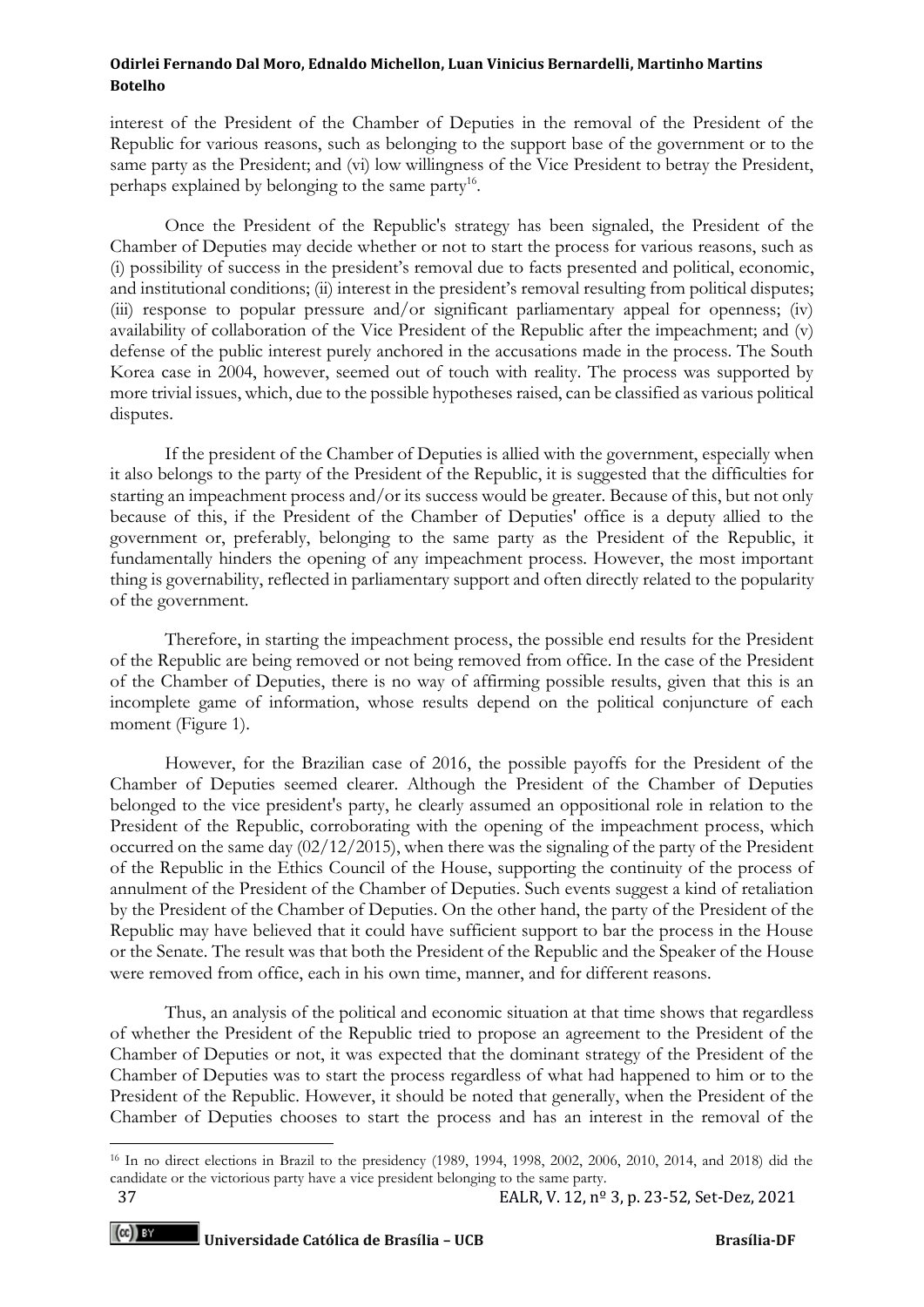President of the Republic, it is inferred that a more detailed observation of the political game takes place so that the opening of the process in fact results in the removal of the President of the Republic. In short, it is suggested that a process is hardly started when the chances of its prospering are small.

For the Brazilian case in 2016, the existence of a crisis has strengthened the impeachment process. In addition, the party of the President of the Republic signaled, through support for the inquiry in the House Ethics Council against the President of the Chamber of Deputies, that it would not propose an agreement, which led the President of the Chamber of Deputies to start the process on the very same day (02/12/2015).

There is, therefore, no way to confirm whether the impeachment process would start had the government proposed an agreement; this is more in the field of speculation. However, it is possible to affirm possible paths, as described in the "tree of the game" (Figure 1), that is, this is a sequential game of perfect but incomplete information. For the Brazilian case, referring to the postre-democratization period and up to the time of writing this article, all impeachment processes accepted by the President of the Chamber of Deputies (1992 and 2016) resulted in the removal of the President of the Republic. Coincidentally or not, they were the most turbulent political and economic periods of the Brazilian economy after the 1985 re-democratization.

The same reasons could explain the development of the game on the right side of the "game tree" (Figure 1), considering however the absence of a crisis. In such context, the political, economic, and institutional conditions would not be favorable for the start and success of an impeachment process, and the path of the game is quite uncertain, especially since it hardly involves low government popularity. Moreover, the existence of parliamentary support, the popularity of the government, among other factors, hinders the success of the process. However, most impeachment processes in Brazil are requested; if political, economic, and institutional environments are not favorable for the president's removal, the President of the Chamber of Deputies files the process, not knowing for sure if there was a proposal of agreement by the President of the Republic.

At this point, it is worth commenting on the work of Kim (2006) on the impeachment process in South Korea in 2004. In this case, the game was directed to a side without a significant economic or institutional crisis, with very little popular support for the impeachment. There was therefore no significant crisis that could justify an impeachment process of the South Korean President, but an apparently banal and end-of-term issue. However, even though the President refused to apologize (did not propose an agreement), the process started, and the President was removed.

Perhaps the South Korean case is an example to explain that an impeachment process is possible even when there are no significant political, economic, or institutional crises; this is because the National Congress ultimately decides on the process viability: in the South Korean case, the National Assembly. However, this is not the most common situation, mainly because parliamentarians may not obtain popular support in the process, risking losing the next election, as pointed out by Kim (2006).

EALR, V. 12, n<sup>o</sup> 3, p. 23-52, Set-Dez, 2021 38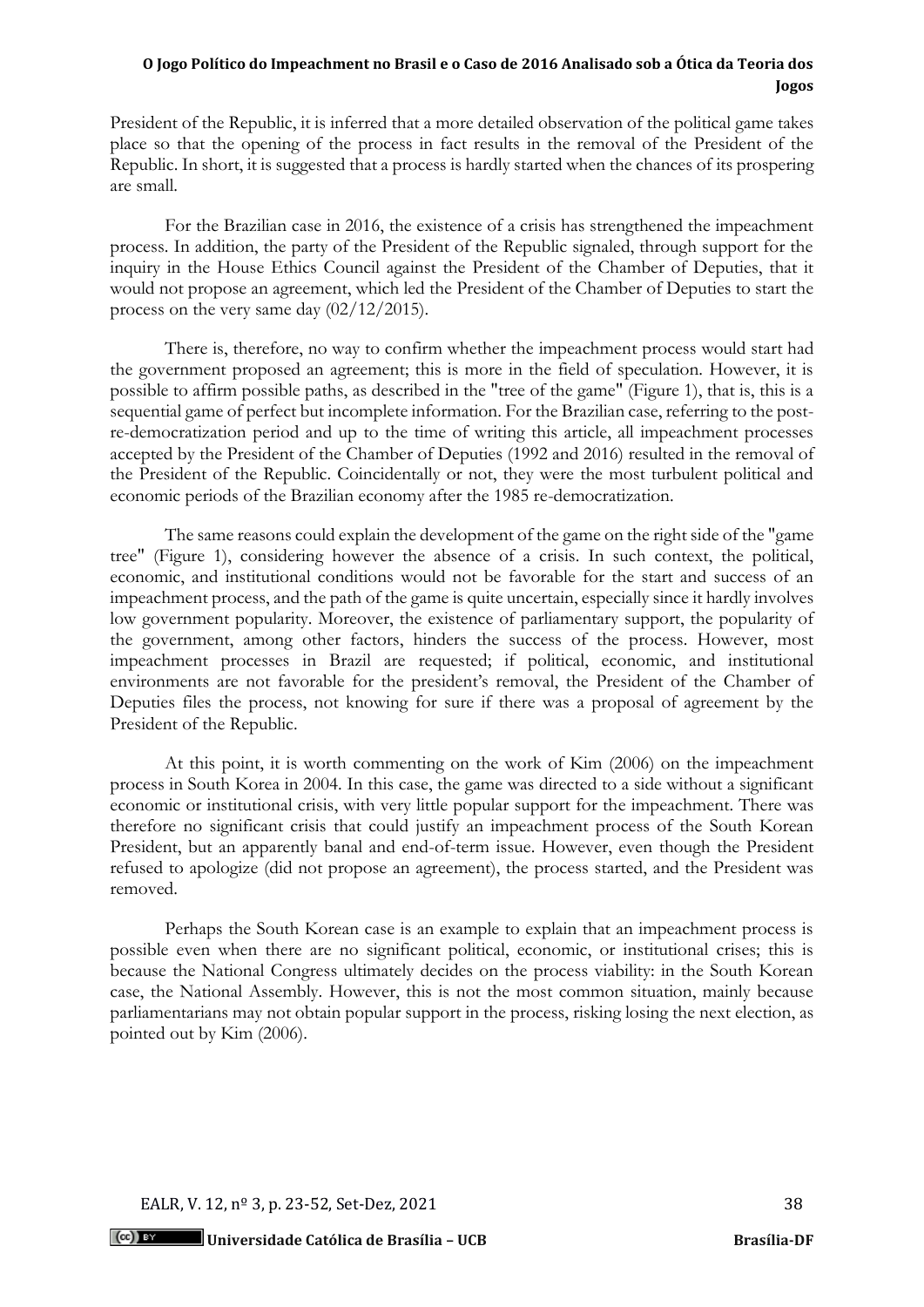#### **4.2 The Match Between the President of the Republic and the Vice President**

This same game structure can be applied to the President of the Republic and its vice president (Figure 2). Nature is assumed to make the first strategic decision, providing the environment: With Crisis (CC) or Without Crisis (SC). In both opportunities or "strategic choices of Nature," there is the possibility of an impeachment request. Once the strategic decision of nature has been defined, the President of the Republic is the first to signal a strategy to the vice-president, and, as in the previous game, can propose an agreement (PA) or not propose an agreement (NPA).

In turn, the vice president may accept the agreement and not betray the President (NT) or not accept the agreement and betray the President (T); the payoffs for both are unknown since it is a game of perfect but incomplete information (Figure 2).<sup>17</sup> In other words, the possible results, although they can be inferred, are not certain as they depend on the decision of the National Congress (House of Representatives and Senate) when the impeachment is voted.

According to the 1988 Federal Constitution, in the event of a vacancy of the President of the Republic, the impeachment is one way for the Vice President to take over the presidency. In such a context of gambling, what could lead the President of the Republic not to propose an agreement with the vice president to avoid treason?

Although it should be understood that in politics there are many variables, some can be pointed out: (i) high popularity of the President of the Republic, who is capable of making the impeachment process impossible and, consequently, betray the Vice President;<sup>18</sup> (ii) the Vice President is from the same party as the President, which in a first analysis could make the process in the Congress meaningless;<sup>19</sup> (iii) a President of the Republic's agreement with the Speaker of the House not to open the process; and (iv) sufficient parliamentary support to stop the impeachment either in the House and/or in the Senate.

In such a context, there would be no reason for the Vice President to betray the President of the Republic, as such an act could only lower its reputation with the President and perhaps also with the public opinion. Therefore, if there are no conditions for impeachment, the best the Vice President can do or its best dominant strategy is not to betray the President of the Republic regardless of any strategic decision of the President of the Republic: to propose an agreement or not to propose an agreement.

In the same sense, the betrayal of the President of the Republic only favors the vice president when the atmosphere of support for the impeachment is very favorable, i.e., there is a high probability that the removal of the elected President will occur. Thus, betraying the President of the Republic in such a situation could mean support from the public opinion and a sign of collaboration with the National Congress.

Therefore, for the President of the Republic, observing the games presented, the best thing the president can do is to propose an agreement to the President of the Chamber of Deputies to collaborate and not start the impeachment process. With this, the vice president will have no other better alternative but to continue collaborating and not betraying the President of the Republic.

<sup>17</sup> In Figure 2, the acronym RJVP stands for Result of the Game for the Vice President. The acronym RJPR stands for Result of the Game for the President of the Republic, the same meaning as shown in Figure 1.

<sup>&</sup>lt;sup>18</sup> In other words, the vice president is a politically smaller figure than the president is.

<sup>19</sup> That is, why depose the president if the vice is from the same party? Apparently, there would not be enough reasons for such a process.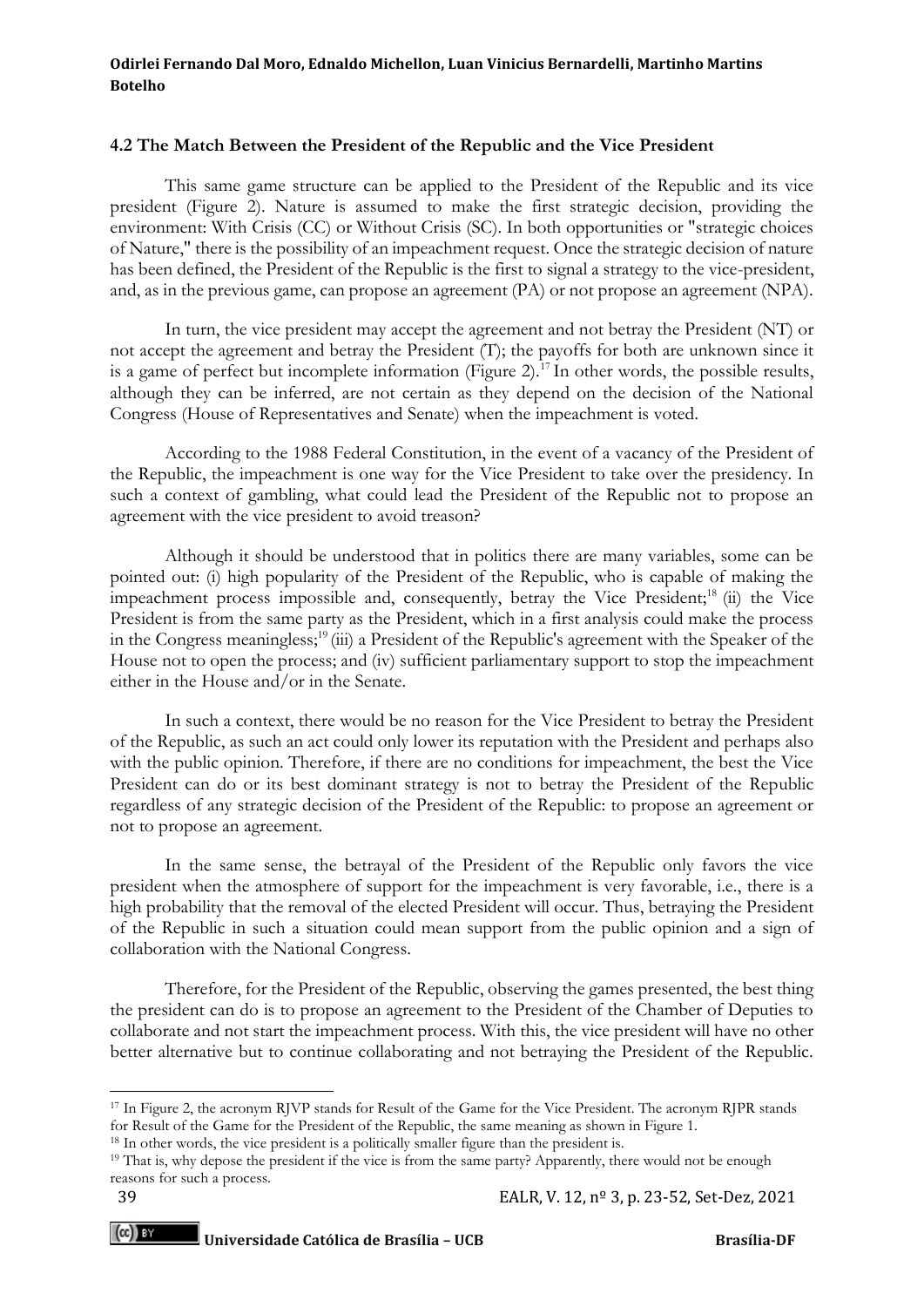On the other hand, once the impeachment process starts, there is no longer a game between the President of the Republic and the President of the Chamber of Deputies, but only with the vice president and, above all, with the National Congress, which is ultimately the one who decides the impeachment.

Observing the game between the President of the Republic and its deputy (Figure 2) and considering the start of the process in the Chamber, the deputy may choose two positions: betray (T) or not betray (NT). However, the president may maintain a position of neutrality since at least the vice presidency is guaranteed, and it is prudent to adopt a more conservative strategy. In such a situation, betrayal only becomes relevant when the game points towards the impeachment. The behavior of the game between the President of the Republic and the National Congress should thus be observed.





 ${{\mathsf{RIPR}\, {\rm A1}}\choose {\rm RJVP\, {\rm A1}}} {{\mathsf{RIPR}\, {\rm A2}}\choose {\rm RJVP\, {\rm A2}}} {{\mathsf{RIPR}\, {\rm B1}}\choose {\rm RJVP\, {\rm B1}}} {{\mathsf{RIPR}\, {\rm B2}}\choose {\rm RJVP\, {\rm A1'}}} {{\mathsf{RIPR}\, {\rm A2'}}\choose {\rm RJVP\, {\rm A2'}}} {{\mathsf{RIPR}\, {\rm B1'}}\choose {\rm RJVP\, {\rm B1'}}} {{\mathsf{RIPR}\, {\rm B2'}}\choose {\rm RJVP\, {\rm B2'}}}$ Source: Prepared by the authors based on Kim (2006).

Perhaps the vice president's position in the impeachment game is the most comfortable because the vice president either becomes the President with the removal of the president elect or remains as vice president with the permanence of the president elect. However, since the impeachment decision is of the slate, i.e., this decision can only made by Supreme Electoral Court, then the game's possible results may be less comfortable even when the president-elect has already been removed.

EALR, V. 12,  $n^{\circ}$  3, p. 23-52, Set-Dez, 2021 40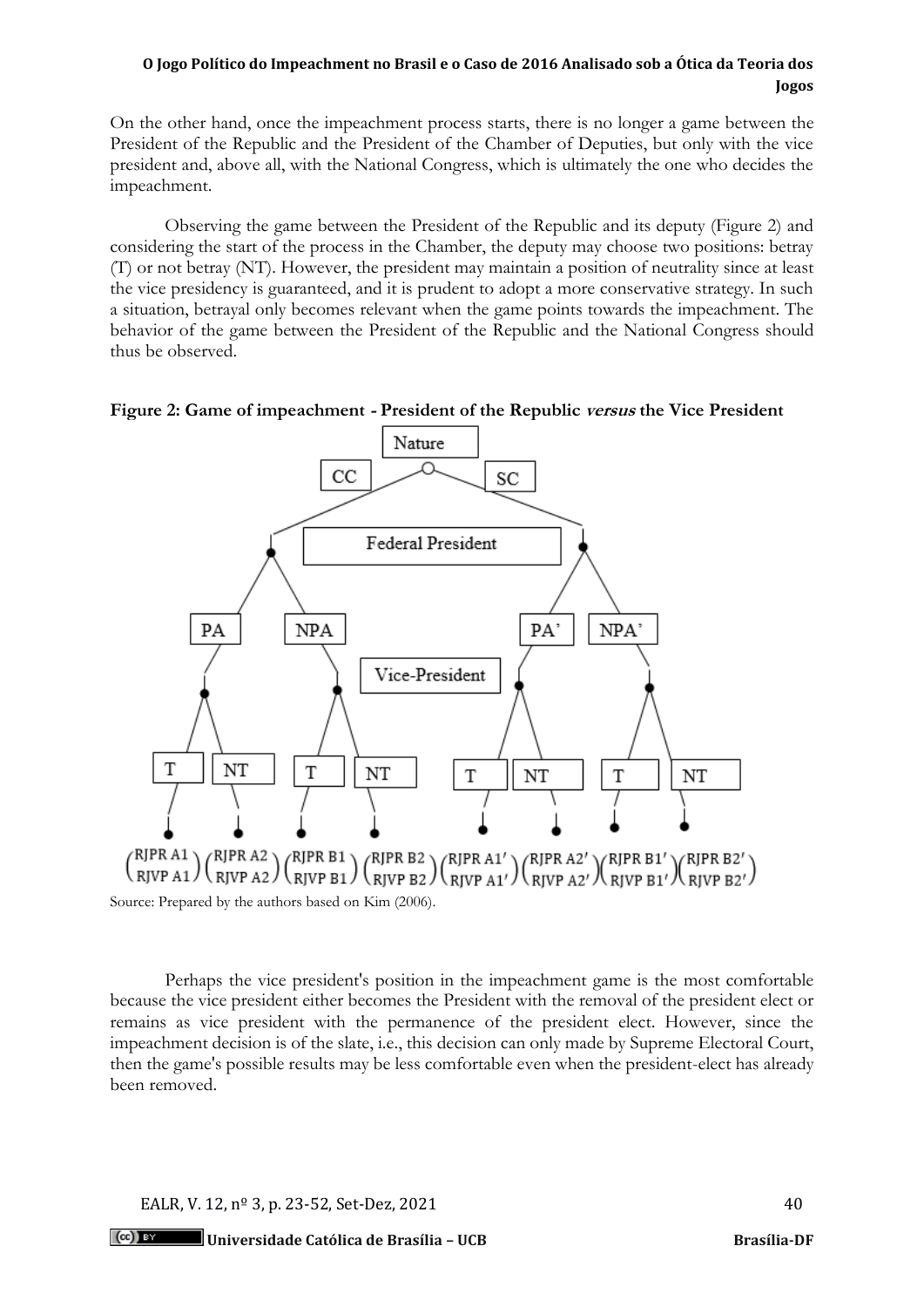#### **4.3 The match between the President of the Republic and the National Congress**

The structure of the game between the President of the Republic and the National Congress is the same as previously presented. There are initially two scenarios: With Crisis (CC) and Without Crisis (SC). The game between the President of the Republic and the National Congress (Figure 3) only begins after the end of the game between the President of the Republic and the Speaker of the House and only if the Speaker of the House decides to start the impeachment process.<sup>20</sup>

As before, the scenarios With Crisis (CC) and Without Crisis (SC), provided by nature, are a major factor in the game. Once the impeachment process starts, the President of the Republic has two possible strategies: (i) proposing an agreement with the National Congress (PA) to block the impeachment process either in the Chamber or the Senate; or (ii) not proposing an agreement (NPA).

Considering the composition of the Brazilian Congress, in which it is difficult for the party of the President of the Republic to obtain a majority in the Chamber or Senate in elections, it is natural for the President of the Republic and the president's party to adopt a dominant strategy of trying to reach an agreement with the National Congress to block the process (PA) either in the Chamber or the Senate (Figure 3). Once the agreement is proposed, Congress may choose to remove (A) the President of the Republic or not remove her (NA). In such a context, the payoffs of the President of the Republic are evident: she is removed from office if the Congress (House and Senate) approves her removal or, if not, she is not removed.

#### **Figure 3: Game of impeachment - President of the Republic versus National Congress**



 $\binom{RJPR\ A1}{RJCN\ A1}$  $\binom{RJPR\ A2}{RJCN\ A2}$  $\binom{RJPR\ B1}{RJCN\ B1}$  $\binom{RJPR\ B2}{RJCN\ B2}$  $\binom{RJPR\ A1'}{RJCN\ A1'}$  $\binom{RJPR\ A2'}{RJCN\ A2'}$  $\binom{RJPR\ B1'}{RJCN\ B2'}$ 

Source: Prepared by the authors based on Kim (2006).

<sup>41</sup> EALR, V. 12, nº 3, p. 23-52, Set-Dez, 2021 <sup>20</sup> In the game shown in Figure 3, the acronym RJCN stands for Result of the Game for the National Congress. The acronym RJPR stands for Result of the Game for the President of the Republic, the same meaning shown in Figure 1.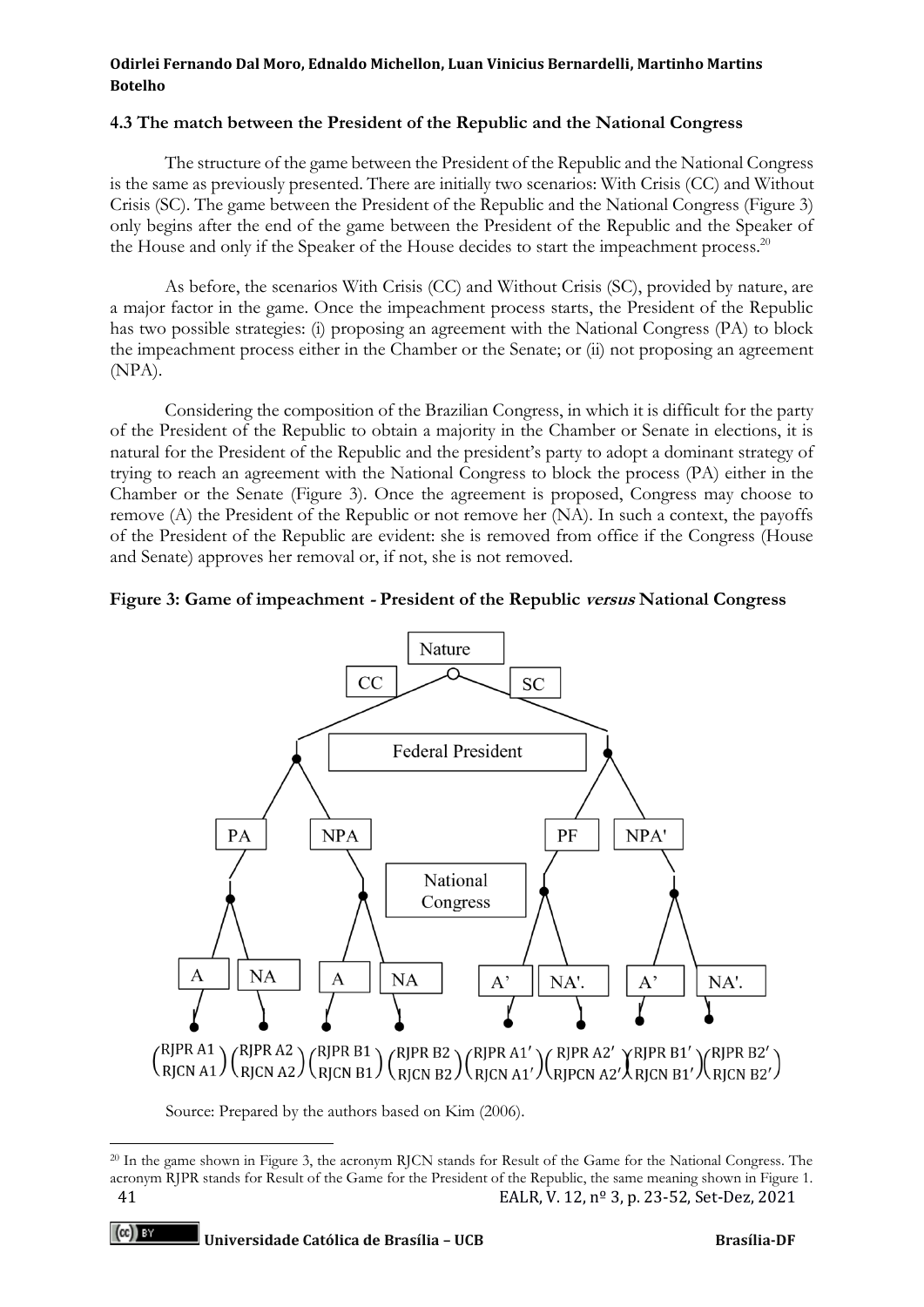In order to prevent impeachment, it is important for the President's party to have a majority of allies in at least one of the legislative houses (the House or the Senate). If the House approves the impeachment, the Senate can stop it. On the other hand, if the House does not approve the impeachment, the Senate will not have to vote. For example, in 2020 there was a request for impeachment in the United States, where the process was approved in the House by a Democratic majority (opposition to the President). However, it was rejected in the Senate, with a Republican majority (political group supporting the President). Because of this, the game (Figure 3) takes into account the decision of the National Congress (House and Senate). If any of these houses do not approve the impeachment, the National Congress did not step down from government (NA).

Thus, for the President of the Republic, there are two games in which she can act to bar the impeachment. The first is established with the President of the Chamber of Deputies and the second with the National Congress. Among many aspects, the impeachment process can be considered a real possibility when (i) the mayor belongs to an opposition group, even though he belongs to the vice president's party; (ii) there are not enough parliamentarians to block the process in Congress; and (iii) popular support is small.

Regarding the relationship between the President of the Republic and the Vice President, the game is apparently not so relevant to the President of the Republic, as the Vice President alone does not have the authority to remove the President of the Republic. However, the idea of proposing an agreement could be strongly related to political issues, as the figure of the vicepresident could signal to the National Congress an intention to remain faithful to the President of the Republic, which could perhaps lead the Congress to rethink the request for removal.

In such a context, the possible betrayal of the Vice-President is a sign of the continuity and success of the impeachment process. Perhaps a suggestion to make the Vice President's interest in betraying the President unfeasible would be a change in the impeachment law, pointing out that the President's impeachment also extends to the Vice President. However, the legal discussion on this point is deeper, in that possible crimes of responsibility can be committed by the President and not jointly by the vice president.

## **5. Brazilian History and Analysis of the 2016 Case**

Requests for impeachment, especially in Brazil after the 1989 elections, are common independently from the ruling party (Table 1). The unusual is the acceptance of requests by the President of the Chamber of Deputies, which results in the removal of the President. Between 1990 and 2018, the number of impeachment requests was 193 (Table 1). Against the former President Fernando Collor de Mello, there were 29 requests, only one of which was accepted and culminated in the removal of the President for 180 days from 02/10/1992. Former President Fernando Collor de Mello resigned on 12/29/1992 (DEPUTY CHAMBER, 2020).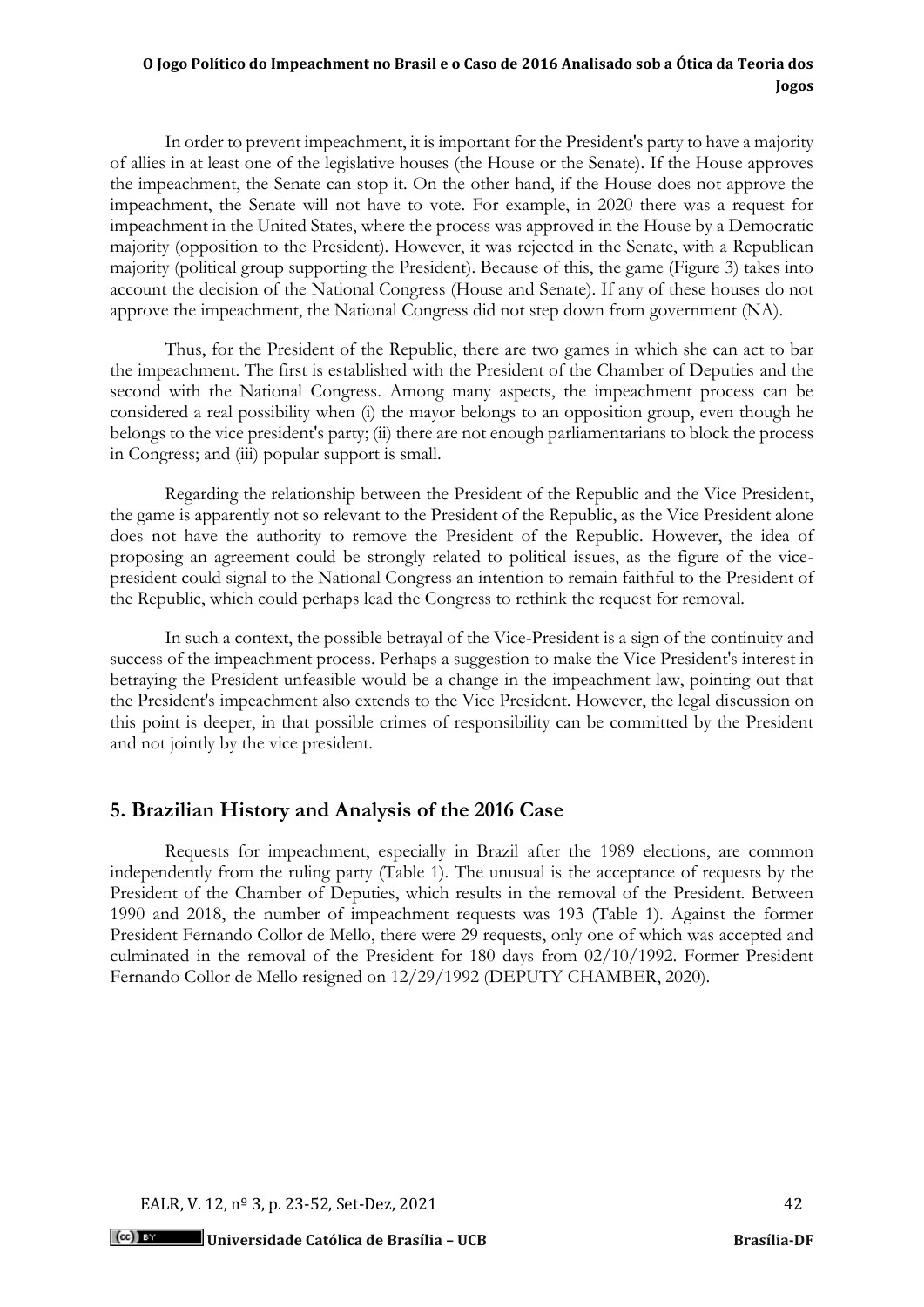Against former President Dilma Rousseff, there were 68 impeachment requests, of which only one (1) was accepted, triggering the definitive removal of the President by the Senate on 08/31/2016. Most requests against Dilma Rousseff were made proposing or not an agreement with the President of the Chamber of Deputies, showing that of the 68 times the game was played, the game resulted in the non-start of the process in 67 times, the result of which was the nonremoval of the President (Table 1).<sup>21</sup>

| President                 | Period in Office                | <b>Number of Requests</b> |  |
|---------------------------|---------------------------------|---------------------------|--|
| Fernando Collor De Mello  | 03/15/1990 until 12/29/1992     | 29                        |  |
| Itamar Franco             | 12/29/1992 until 01/01/1995     |                           |  |
| Fernando Henrique Cardoso | 01/01/1995 until 01/01/2003     | 24                        |  |
| Luiz Inácio Lula Da Silva | 01/01/2003 until 01/01/2011     | 37                        |  |
| Dilma Rousseff            | $01/01/2011$ until $08/31/2016$ | 68                        |  |
| Michel Temer              | 08/31/2016 until 01/01/2019     | 31                        |  |
| <b>Total requests</b>     |                                 | 193                       |  |

|  | Table 1: President impeachment requests in Brazil (1990-2018) |  |  |
|--|---------------------------------------------------------------|--|--|
|  |                                                               |  |  |

Source: Prepared by the authors based on House of Representatives (2020).

Therefore, in most cases, whether or not the President of the Republic has proposed an agreement, the Speaker of the House ordered filing the requests even in an economic, political, and institutional crisis, which shows that the assembled structure of the game has a significant capacity for explanation.

Considering that out of 193 requests only two have prospered, if such events apply to the proposed game, the strategic decision of the President of the Chamber of Deputies normally is not to start the process, with or without the President of the Republic's proposal of a deal. However, every time the process started, the National Congress removed the President. Therefore, it is always feasible for the President of the Republic to propose an agreement so that the process does not start, avoiding the subsequent game with the National Congress. In addition, the removal of the President is rarely not traumatic for the country, as it interferes with political and economic variables. The acceptance of any impeachment request is not recommended since many are based on political disputes.

Observing the game between the President of the Republic and the National Congress, every time the impeachment process started, regardless of whether or not an agreement was proposed, the President was impeached, which suggests that the strategic decision of the Congress is always to remove the president. However, it is important to point out that the processes that started took place in a political and economic conjuncture that was very favorable to the impeachment. Because of this, the impeachment process is not only influenced by legal issues but also, and perhaps to a greater extent, by political issues. In other words, the question of governability, the performance of the economy, and the popularity of the President are very important variables.

<sup>21</sup> Information obtained from the General Secretariat of the Board of the Chamber of Deputies by e-mail: sgm@camara.leg.br and telephone (0xx61) 3216-1000 / 3216-1001. Detailed data on impeachment requests are not available on the website of the Chamber of Deputies. Such information is passed on when requested to the Bureau of the Chamber of Deputies. Any citizen can access information upon request based on the Access to Information Act. For further details, see Presidency of the Republic (2020).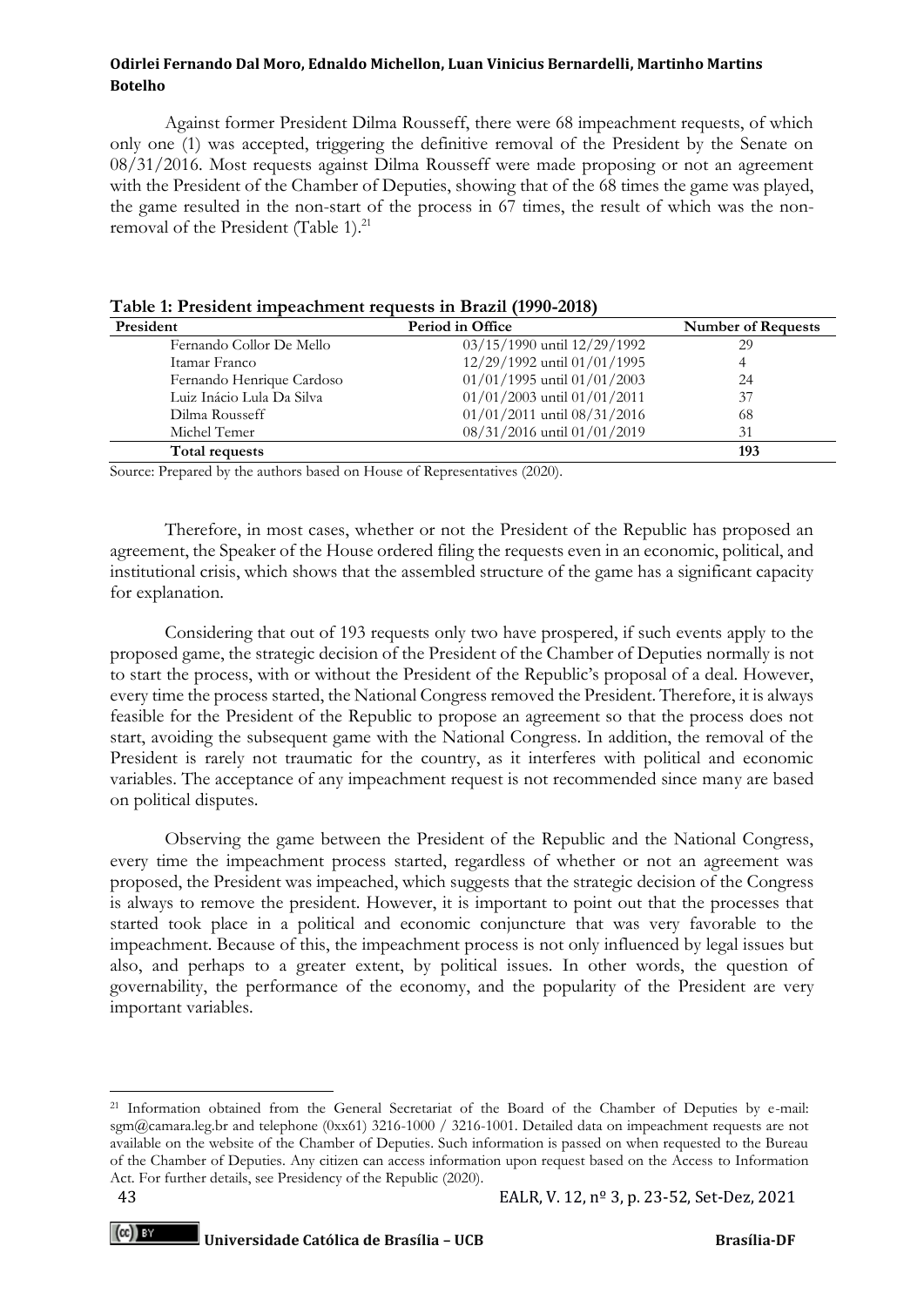In this context, the analysis of Brazilian politics, especially from the 1989 presidential elections, shows that it is possible to win a presidential election without a great political support in coalitions. However, it is unlikely that the government will succeed without the support of other parties, especially when there is not much popular support. In the case of the 2014 election, although the party of the President of the Republic elected the largest chamber bench (69 deputies), it corresponded to only 13.5% of the Chamber of Deputies (Table 2).

If we include the political parties that belong to the winning coalition, the total reached 59.3% of the Chamber seats (304 out of 513). Therefore, this number is insufficient to ensure governability, the approval of government projects, or even to block a process of impeachment. In this sense, it is natural for the ruling party to seek support after the elections in order to broaden its support base. By way of simplification, all other parties that did not belong to the winning plate of the presidential election would assume the role of opposition. This, however, varies depending on the political negotiations.

The winning coalition of the 2014 presidential election also included the following parties: PMDB, PP, PSD, PR, PDT, PROS, and PC do B. All these parties, together with the Workers' Party (PT), elected 304 parliamentarians out of a possible 513 (59.3%) (Table 1). The Workers' Party (PT) and the Brazilian Democratic Movement Party (PMDB), the parties of the elected President and the vice president, respectively, formed the two largest benches in the Chamber (69 deputies of the PT and 65 of the PMDB).

However, for various reasons, but more especially because of the unfolding of Operation Car Wash,<sup>22</sup> the Workers' Party (PT) and the then elected President in 2014, suffered severe political wear and tear. This led many parties, especially on the eve of the impeachment vote, to step off from the government and migrate from the situation to the opposition. With the decrease in support, it became increasingly difficult to keep the Workers' Party (PT) in power. If the ruling party eventually managed to maintain its support base, the impeachment process was very difficult unless PT had a member of its party in the chair of the House of Representatives.

The point here is that most parties that were part of the situation, realizing that the fall of President Dilma Rousseff was practically certain, concluded that to stay in the government meant being part of the opposition at the next moment. Soon, the strategy of leaving the government and then returning to it, but with another party in the presidency, seems to have been dominant in the parties with significant numbers of elected congressmen. On the other hand, there are examples of parties that did not adopt this strategy; they were left-wing parties such as PSOL and PC do B. These parties remained against the impeachment process until the end.

EALR, V. 12, n<sup>o</sup> 3, p. 23-52, Set-Dez, 2021 44

<sup>&</sup>lt;sup>22</sup> The name of the operation ("Car Wash") was due to the use of a commercial car wash company, whose service was washing vehicles, for money laundering.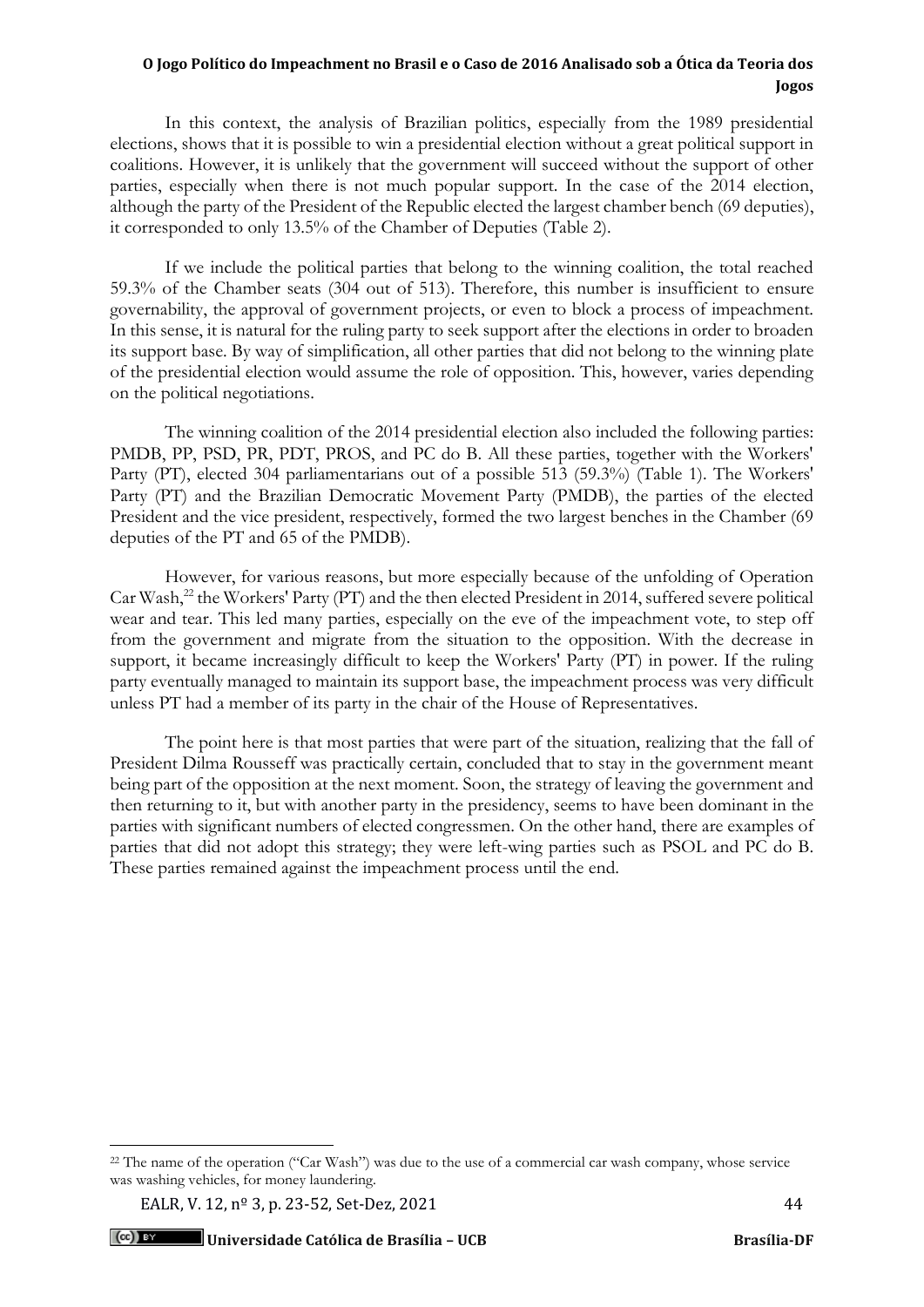| Party                             | <b>Federal Members Elected</b> | Share % of the total | Cumulative<br>$\frac{0}{0}$ | Post-election 2014 |
|-----------------------------------|--------------------------------|----------------------|-----------------------------|--------------------|
| PT                                | 69                             | 13.5%                | $13.5\%$                    | Situation          |
| <b>PMDB</b>                       | 65                             | 12.7%                | 26.1%                       | Situation          |
| PP                                | 38                             | 7.4%                 | 33.5%                       | Situation          |
| <b>PSD</b>                        | 36                             | $7.0\%$              | $40.5\%$                    | Situation          |
| $\ensuremath{\mathrm{PR}}\xspace$ | 34                             | 6.6%                 | 47.2%                       | Situation          |
| <b>PRB</b>                        | 21                             | 4.1%                 | 51.3%                       | Situation          |
| PDT                               | 20                             | 3.9%                 | 55.2%                       | Situation          |
| <b>PROS</b>                       | 11                             | $2.1\%$              | 57.3%                       | Situation          |
| PC do B                           | 10                             | 1.9%                 | 59.3%                       | Situation          |
| <b>PSDB</b>                       | 54                             | $10.5\%$             | 69.8%                       | Opposition         |
| <b>PSB</b>                        | 34                             | 6.6%                 | 76.4%                       | Opposition         |
| <b>PTB</b>                        | 25                             | 4.9%                 | 81.3%                       | Opposition         |
| <b>DEM</b>                        | 21                             | 4.1%                 | 85.4%                       | Opposition         |
| <b>SD</b>                         | 15                             | 2.9%                 | 88.3%                       | Opposition         |
| <b>PSC</b>                        | 13                             | 2.5%                 | 90.8%                       | Opposition         |
| <b>PPS</b>                        | 10                             | 1.9%                 | 92.8%                       | Opposition         |
| PV                                | $\,8\,$                        | 1.6%                 | 94.3%                       | Opposition         |
| PHS                               | 5                              | $1.0\%$              | 95.3%                       | Opposition         |
| <b>PSOL</b>                       | 5                              | 1.0%                 | 96.3%                       | Opposition         |
| PTN                               | $\overline{4}$                 | 0.8%                 | 97.1%                       | Opposition         |
| <b>PMN</b>                        | 3                              | 0.6%                 | 97.7%                       | Opposition         |
| PRP                               | 3                              | 0.6%                 | 98.2%                       | Opposition         |
| <b>PEN</b>                        | $\overline{c}$                 | 0.4%                 | 98.6%                       | Opposition         |
| <b>PSDC</b>                       | $\overline{c}$                 | 0.4%                 | 99.0%                       | Opposition         |
| <b>PTC</b>                        | $\overline{c}$                 | 0.4%                 | 99.4%                       | Opposition         |
| <b>PRTB</b>                       | $\mathbf{1}$                   | 0.2%                 | 99.6%                       | Opposition         |
| <b>PSL</b>                        | $\mathbf{1}$                   | 0.2%                 | 99.8%                       | Opposition         |
| PT do B                           | $\mathbf{1}$                   | 0.2%                 | $100.0\%$                   | Opposition         |
| Total                             | 513                            | $100.0\%$            |                             |                    |

**Table 2: Composition of the Chamber of Deputies - 2014 Election - Number of Federal Deputies elected per party** 

Source: Own elaboration based on High Electoral Court (2019a; 2019b; 2019c).

The vote for the impeachment of President Dilma Rousseff, held in the Chamber of Deputies on April 17, 2016, was perhaps the best example of the shrinking support to her second term. There were 367 votes in favor of the process (71.5% of the 513 deputies) and 137 against it (26.7%); seven deputies abstained from voting (1.4%) and only two were absent (0.4%) (Table 2).

In the House, there were eight parties all of whose representatives voted for the impeachment: (i) PSDB, the largest opposition party with 52 votes; (ii) DEM, with 28 votes; (iii) PRB, with 22 votes; (iv) SD, with 14 votes; (v) PSC, with ten votes; (vi) PV, with six votes; (vii) PSL, with two votes; and (viii) PMB, with one vote. Such unanimous behavior by parliamentarians belonging to the aforementioned parties was expected, since most were not part of the coalition that elected Dilma Rousseff as President, and many did not compose the base of the government afterwards (Table 3). The exception was the PRB, which was part of the government's support base and was elected in the same coalition, but unanimously decided to support the impeachment*.*  This is a clear case of a party that migrated from the government base to the opposition (Table 3).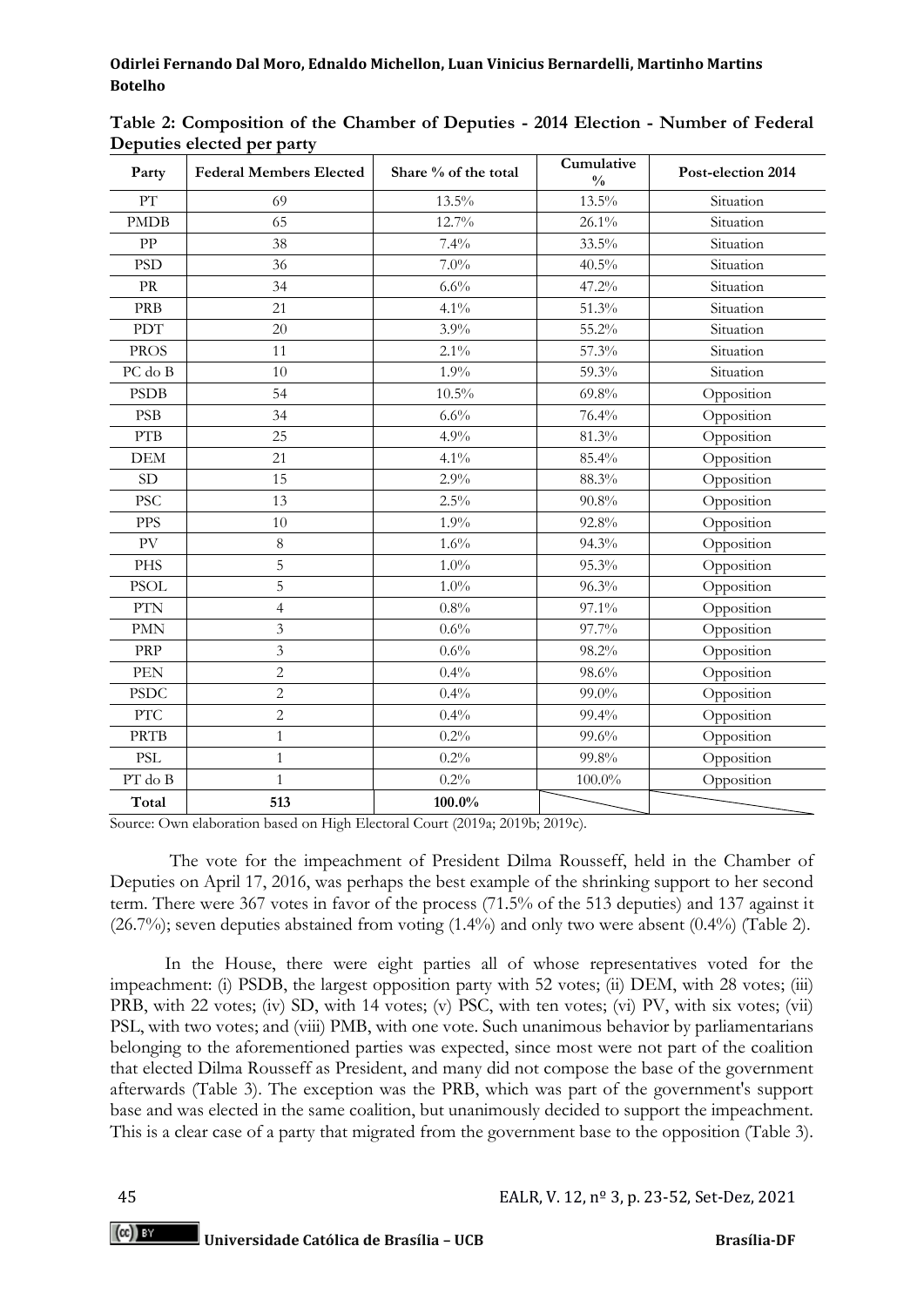|                  | тирсаенние                                                   |                                                    |                                                                                       |                                               |                              |                                     |                                                                |
|------------------|--------------------------------------------------------------|----------------------------------------------------|---------------------------------------------------------------------------------------|-----------------------------------------------|------------------------------|-------------------------------------|----------------------------------------------------------------|
| Party            | Number of<br>Federal<br>Deputies<br>Elected in<br>2014 (DFE) | Political<br>Position<br>after<br>election<br>2014 | <b>Number of Federal</b><br>Members on the<br>day of the<br>Impeachment<br>(DFI) vote | Bench<br>Variation<br>$=$ DFI -<br><b>DFE</b> | Voted for the<br>impeachment | Voted against<br>the<br>Impeachment | Political<br>position of to<br>the party in the<br>Impeachment |
| PT               | 69                                                           | <b>ST</b>                                          | 60                                                                                    | $-9$                                          | $\overline{0}$               | 60                                  | <b>ST</b>                                                      |
| <b>PMDB</b>      | 65                                                           | $\ensuremath{\mathrm{ST}}$                         | 67                                                                                    | $\overline{c}$                                | 59                           | $8*$                                | <b>OP</b>                                                      |
| PP               | 38                                                           | ST                                                 | 45                                                                                    | 7                                             | 38                           | $7*$                                | OP                                                             |
| <b>PSD</b>       | 36                                                           | <b>ST</b>                                          | 37                                                                                    | $\mathbf{1}$                                  | 29                           | 8                                   | OP                                                             |
| PR               | 34                                                           | <b>ST</b>                                          | 40                                                                                    | 6                                             | 26                           | $14*$                               | OP                                                             |
| PRB              | 21                                                           | <b>ST</b>                                          | 22                                                                                    | $\mathbf{1}$                                  | 22                           | $\theta$                            | OP                                                             |
| <b>PDT</b>       | 20                                                           | <b>ST</b>                                          | 19                                                                                    | $-1$                                          | 6                            | $13*$                               | <b>ST</b>                                                      |
| <b>PROS</b>      | 11                                                           | ST <sub></sub>                                     | 6                                                                                     | $-5$                                          | $\overline{4}$               | $\mathbf{2}$                        | OP                                                             |
| B's PC           | 10                                                           | $\overline{\text{ST}}$                             | 10                                                                                    | $\overline{0}$                                | $\overline{0}$               | 10                                  | $\overline{\text{ST}}$                                         |
| <b>PSDB</b>      | 54                                                           | <b>OP</b>                                          | 52                                                                                    | $-2$                                          | 52                           | $\theta$                            | <b>OP</b>                                                      |
| <b>PSB</b>       | 34                                                           | OP                                                 | $\overline{32}$                                                                       | $-2$                                          | 29                           | $\overline{3}$                      | OP                                                             |
| ${\rm PTB}$      | 25                                                           | OP                                                 | 20                                                                                    | $-5$                                          | 14                           | 6                                   | OP                                                             |
| <b>DEM</b>       | 21                                                           | OP                                                 | 28                                                                                    | $\overline{7}$                                | 28                           | $\theta$                            | OP                                                             |
| <b>SD</b>        | 15                                                           | OP                                                 | 14                                                                                    | $-1$                                          | 14                           | $\overline{0}$                      | OP                                                             |
| <b>PSC</b>       | 13                                                           | <b>OP</b>                                          | 10                                                                                    | $-3$                                          | 10                           | $\overline{0}$                      | <b>OP</b>                                                      |
| <b>PPS</b>       | 10                                                           | OP                                                 | $8\,$                                                                                 | $-2$                                          | $\,8\,$                      | $\overline{0}$                      | <b>OP</b>                                                      |
| PV               | $\,8\,$                                                      | OP                                                 | 6                                                                                     | $-2$                                          | 6                            | $\overline{0}$                      | <b>OP</b>                                                      |
| <b>PHS</b>       | 5                                                            | OP                                                 | $\overline{7}$                                                                        | $\overline{c}$                                | 6                            | 1                                   | <b>OP</b>                                                      |
| <b>PSOL</b>      | 5                                                            | OP                                                 | 6                                                                                     | $\mathbf{1}$                                  | $\overline{0}$               | 6                                   | ST <sup></sup>                                                 |
| <b>PTN</b>       | $\overline{4}$                                               | OP                                                 | 12                                                                                    | 8                                             | 8                            | $\overline{4}$                      | OP                                                             |
| <b>PMN</b>       | 3                                                            | OP                                                 | $\theta$                                                                              | $-3$                                          | $\bar{\phantom{a}}$          |                                     | $\overline{a}$                                                 |
| PRP              | $\overline{3}$                                               | <b>OP</b>                                          | $\overline{0}$                                                                        | $-3$                                          | $\overline{\phantom{a}}$     |                                     |                                                                |
| <b>PEN</b>       | $\overline{2}$                                               | OP                                                 | $\overline{c}$                                                                        | $\overline{0}$                                | $\mathbf{1}$                 | $\mathbf{1}$                        | OP/ST                                                          |
| <b>PSDC</b>      | $\overline{2}$                                               | $\overline{OP}$                                    | $\overline{0}$                                                                        | $-2$                                          | $\sim$                       |                                     |                                                                |
| $PT\overline{C}$ | $\overline{2}$                                               | <b>OP</b>                                          | $\overline{0}$                                                                        | $-2$                                          | $\blacksquare$               | ÷.                                  |                                                                |
| <b>PRTB</b>      | $\mathbf{1}$                                                 | OP                                                 | $\overline{0}$                                                                        | $-1$                                          | $\overline{a}$               |                                     |                                                                |
| <b>PSL</b>       | $\mathbf{1}$                                                 | OP                                                 | $\overline{2}$                                                                        | $\mathbf{1}$                                  | $\overline{c}$               | $\theta$                            | OP                                                             |
| EN of B          | $\mathbf{1}$                                                 | OP                                                 | 3                                                                                     | $\overline{2}$                                | $\overline{c}$               | $\mathbf{1}$                        | OP                                                             |
| <b>PMB</b>       | $\overline{0}$                                               | $\blacksquare$                                     | $\mathbf{1}$                                                                          | $\mathbf{1}$                                  | $\mathbf{1}$                 | $\boldsymbol{0}$                    | OP                                                             |
| <b>REDE</b>      | $\overline{0}$                                               | $\overline{\phantom{a}}$                           | $\overline{4}$                                                                        | $\overline{4}$                                | $\overline{2}$               | $\overline{2}$                      | OP/ST                                                          |
| Total            | 513                                                          |                                                    | 513                                                                                   | $\bf{0}$                                      | 367                          | 146                                 |                                                                |

**Table 3: Political position of the political parties in the 2014 election and the 2016 impeachment** 

Source: Prepared by the authors based on House of Representatives (2020a). Note: OP stands for "opposition" and ST stands for "situation."

On the other hand, every parliamentarian of only three parties voted against the impeachment process: (i) PT, with 60 votes, party of the President of the Republic; (ii) PSOL, with six votes, which was not part of the government but probably for ideological reasons did not support the impeachment, raising the "coup d'état" argument, as did PT; and (iii) PC do B, with ten votes, a former ally of PT who certainly would not be part of an eventual government of Michel Temer (PMDB), as in fact it did not (Table 4).

In the Federal Senate, in a voting session on August 31, 2016, President Dilma Rousseff was definitively removed from office with 61 votes in favor of the impeachment and 20 against it (Table 4). When analyzing the number of senators on the day of the final impeachment vote, the party position in the 2014 elections and its behavior in the vote on the removal process, one can conclude that 34 senators migrated from the situation to the opposition, five migrated from the opposition to the situation, and 42 kept their positions either in the situation or the opposition.

EALR, V. 12, n<sup>o</sup> 3, p. 23-52, Set-Dez, 2021 46

**Universidade Católica de Brasília – UCB Brasília-DF**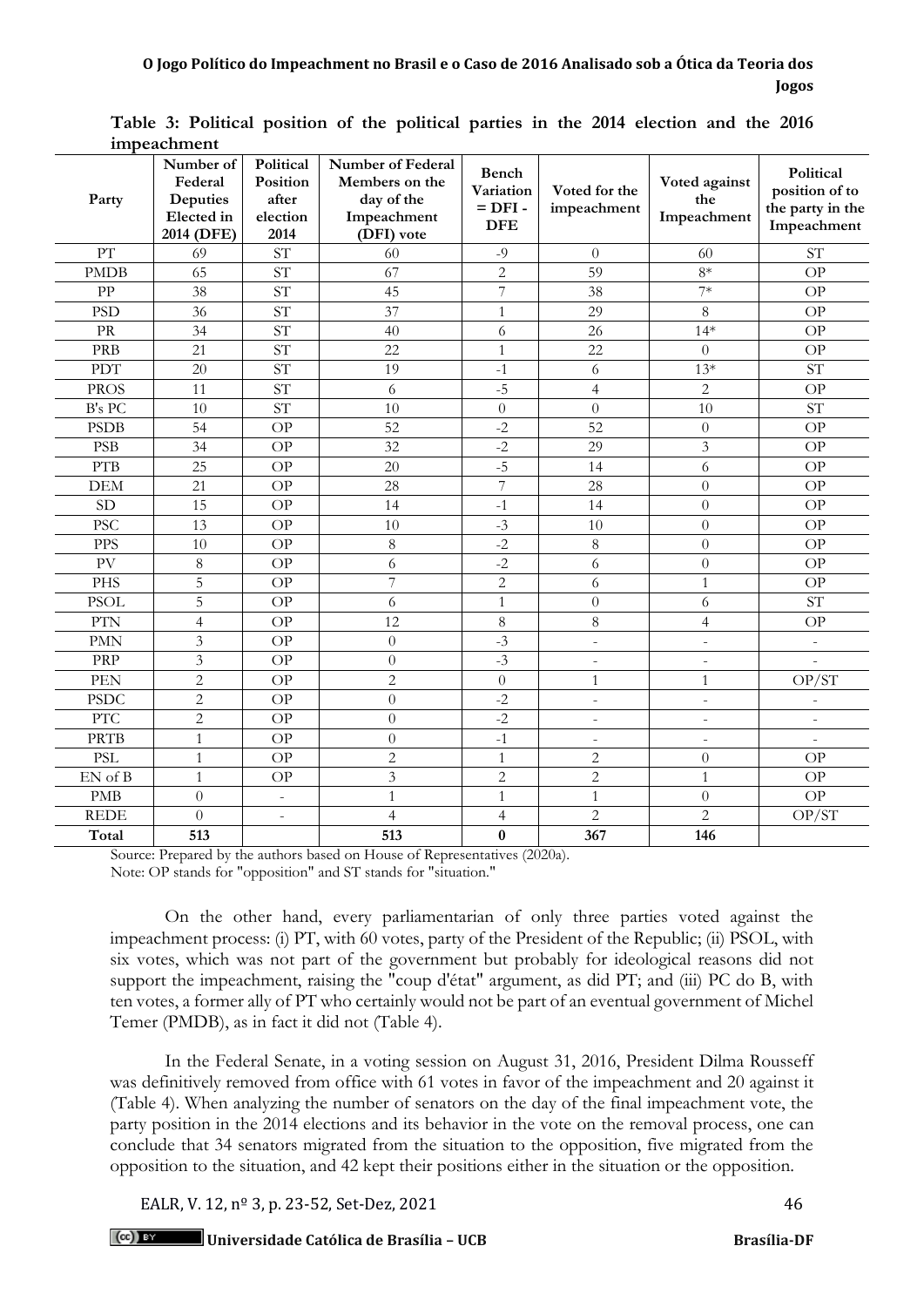| Party                                            | Number of<br>Senators on the<br>day of the final<br>impeachment<br>voting | Political<br>position in the<br>2014 election | <b>Number of Senators</b><br>Who Voted for the<br>Impeachment | Number of<br><b>Senators Voting</b><br>Against the<br>Impeachment | Political<br>Position of the<br>party in the<br>impeachment |
|--------------------------------------------------|---------------------------------------------------------------------------|-----------------------------------------------|---------------------------------------------------------------|-------------------------------------------------------------------|-------------------------------------------------------------|
| <b>PMDB</b>                                      | 19                                                                        | $\ensuremath{\mathrm{ST}}$                    | 17                                                            | 2                                                                 | OP                                                          |
| <b>PSDB</b>                                      | 11                                                                        | OP                                            | 11                                                            | $\theta$                                                          | OP                                                          |
| ${\rm PT}$                                       | 10                                                                        | $\ensuremath{\mathrm{ST}}$                    | $\theta$                                                      | 10                                                                | ST                                                          |
| ${\rm PP}$                                       | 7                                                                         | $\ensuremath{\mathrm{ST}}$                    | 6                                                             |                                                                   | OP                                                          |
| <b>PSB</b>                                       | 7                                                                         | OP                                            | 5                                                             | $\overline{2}$                                                    | OP                                                          |
| <b>PSD</b>                                       | 4                                                                         | $\ensuremath{\mathrm{ST}}$                    | 3                                                             |                                                                   | OP                                                          |
| PR                                               | 4                                                                         | ST <sup></sup>                                | 4                                                             | $\theta$                                                          | OP                                                          |
| DEM                                              | 4                                                                         | OP                                            | 4                                                             | $\overline{0}$                                                    | OP                                                          |
| <b>PDT</b>                                       | 3                                                                         | ST                                            | 3                                                             | $\theta$                                                          | OP                                                          |
| <b>PTB</b>                                       | 3                                                                         | OP                                            | 1                                                             | $\overline{2}$                                                    | ST                                                          |
| PSC                                              | $\overline{2}$                                                            | OP                                            | $\overline{2}$                                                | $\theta$                                                          | OP                                                          |
| PRB                                              | 1                                                                         | $\ensuremath{\mathrm{ST}}$                    | 1                                                             | $\overline{0}$                                                    | OP                                                          |
| PC do B                                          | 1                                                                         | $\ensuremath{\mathrm{ST}}$                    | $\theta$                                                      | 1                                                                 | ST                                                          |
| <b>PPS</b>                                       | 1                                                                         | OP                                            | 1                                                             | $\overline{0}$                                                    | OP                                                          |
| PV                                               | 1                                                                         | OP                                            | $\mathbf{1}$                                                  | $\theta$                                                          | OP                                                          |
| $\ensuremath{\mathcal{P}\mathcal{T}\mathcal{C}}$ |                                                                           | OP                                            | 1                                                             | $\theta$                                                          | OP                                                          |
| Without<br>Party                                 |                                                                           | OP                                            | 1                                                             | $\overline{0}$                                                    | OP                                                          |
| <b>REDE</b>                                      | 1                                                                         | OP                                            | $\theta$                                                      | 1                                                                 | <b>ST</b>                                                   |
| Total                                            | 81                                                                        |                                               | 61                                                            | 20                                                                |                                                             |

#### **Table 4: Political position of parties in the 2014 election and the 2016 impeachment - Senate**

Source: Own elaboration based on Federal Senate (2020).

Note: OP stands for "opposition" and ST stands for "situation".

Table 4 shows that proposing an agreement to avoid the impeachment process is a reasonable strategic decision on the part of the President of the Republic and the party in a scenario in which the number of senators belonging to the party, and therefore with real possibilities of blocking the process, is low. In the case of the Workers' Party (PT), there were only ten senators out of 81 in a scenario in which at least 28 senators were needed to block the process. Only 20 senators were opposed to the process filing. Apparently, it is assumed that the government has sought some sort of agreement to try to block the impeachment process both in the House and the Senate. In both houses and for various political reasons, the agreement was not accepted or was politically not advantageous. The result was the permanent removal of the President of the Republic, and the real payoffs of the other player, the National Congress, could not be attested.

## **6. Final Considerations**

Because it involves political positions and not only legal aspects, the impeachment process, especially that of 2016 in Brazil, divides opinions. The existing publications are journalistic and unscientific, or they adopt some formal methodology to explain the process of removal of President Dilma Rousseff. Specifically in relation to the use of Game Theory to analyze the impeachment processes, Kim (2006) studied the case of South Korea in 2004, and that study was perhaps the only one whose main guidelines served to create the game presented in this work.

Requests for removal of a president in Brazil are not rare; there were 193 requests filed between 1990 and 2018. The rarity lies only in the acceptance and effective president removal.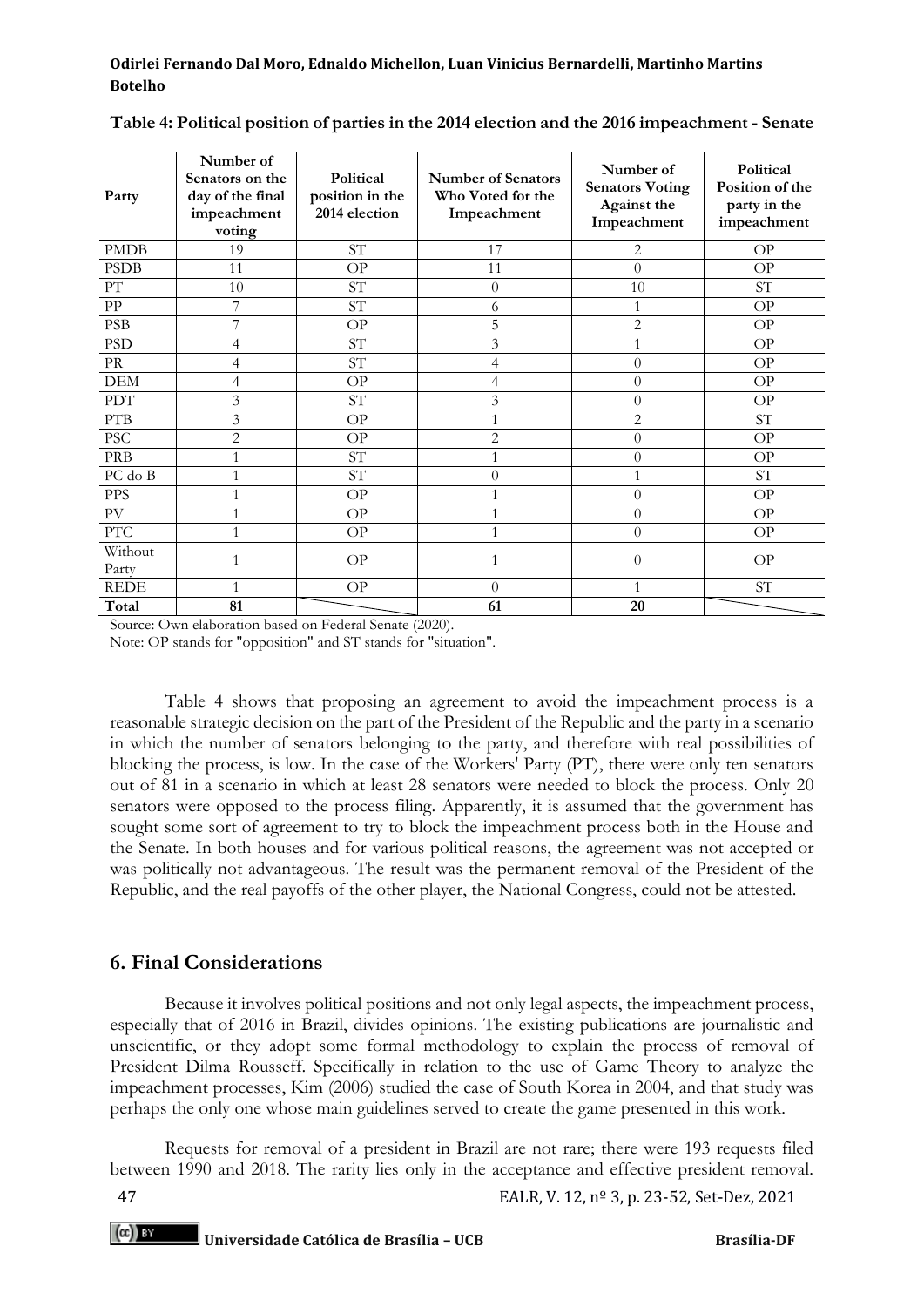However, the principle of democratic normality presupposes political stability and the fulfillment of the elected President's mandate, and the rarity of removal should be regarded as the rule and not the exception. Nevertheless, the presence of essentially democratic regimes in both Brazil and Latin America has not prevented the interruption of presidential mandates whether through legal means, such as impeachments or President resignation, or through military means, such as coups d'état or depositions. On this occasion, based on Kasahara and Marsteintredet (2018), between 1990 and 2018 Brazil was one of the Latin American countries that most often deposed an elected President via impeachment (1992 and 2016), together with Paraguay (1999 and 2012).

Thus, although the main contribution of this work is to offer a formal analysis of the 2016 impeachment using Game Theory as a methodology, the game presented here also explains the strategic behavior of the players every time they are called to play the "political game of impeachment." Between 1990 and 2018, the "political game of impeachment*"* between the President of the Chamber of Deputies and the President of the Republic was played 193 times, and in only two of them the President of the Chamber of Deputies adopted a strategic decision to start the process; this same number of times the National Congress decided to withdraw the request. In other words, in the vast majority of times that there was a denunciation against the President of the Republic the game was cooperative between the President of the Republic and the President of the House of Representatives, being non-cooperative on only two occasions. On the other hand, the game between the President of the Republic and the National Congress was always noncooperative for the period under analysis and with the game considered here.

Therefore, one of the conclusions of this article is that governability is an essential factor for the President of the Republic, attesting that it is possible to win elections without political coalitions but that, without them, it is unlikely to be successful in governing. Further investigations on this issue are needed. Moreover, an analysis of Brazilian politics allows us to infer that there are three distinct groups of parties: opposition, situation, and adhesions to political parties. In such a context, the removal of parliamentarians from the government base was a largely dominant strategy of parties that could have the possibility of holding political positions in the next government, even though many of them already belonged to the winning coalition.

In addition, once the president was impeached, a protectionist behavior of the National Congress towards a "fearful government" emerged, which became visible in several votes incriminating it. Even the process of casting the winning ballot, as judged in the Superior Electoral Court (TSE), lost its force, probably influenced by the impeachment process of President Dilma. Finally, the importance of this method of analysis for various political situations should be highlighted, especially regarding the reasons that led the Congress to support an impeachment or not, as well as analyses regarding governability. These points are suggestions for future works.

## **References**

- ALONSO, Angela. The politics of the streets: Protests in São Paulo from Dilma to Fear 1. **New Studies**, p. 49, 2017.
- ALMEIDA, Adjovanes Thadeu S. de; LIMA, Vitória TL. Silva. **Dilma Rousseff in the Brazilian press: From reelection to impeachment process.** Dating Magazine, v. 14, n. 26, p. 102- 113, 2016.
- AUMANN, Robert J. **Mixed and Behavior Strategies in Infinite Extensive Games.** Advances in Game Theory. Princeton University Press: Nova Jersey, EUA, 1964.

EALR, V. 12, n<sup>o</sup> 3, p. 23-52, Set-Dez, 2021 48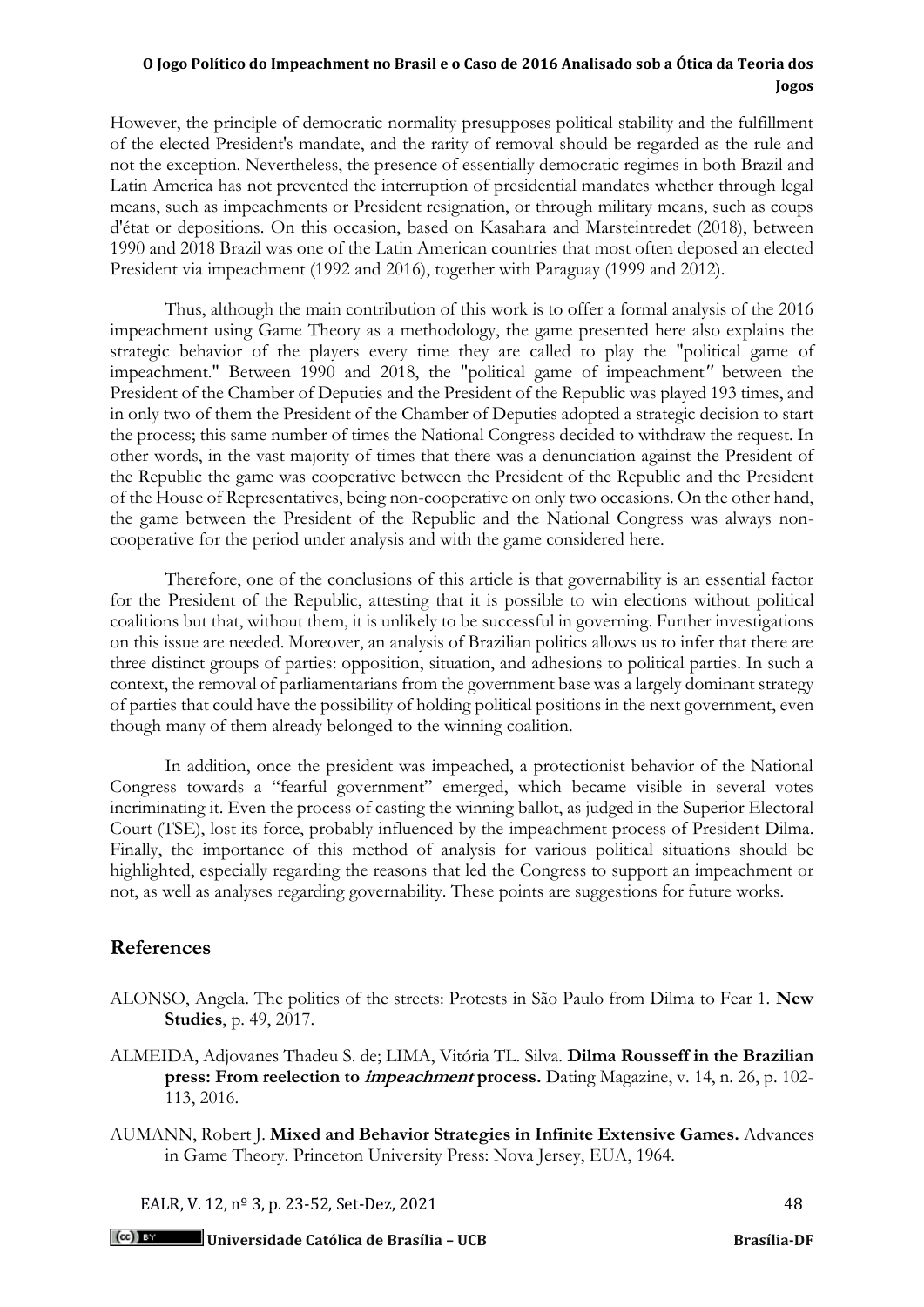- AUMANN, Robert J. **Usubjectivity and Correlation in Randomized Strategies.** Journal of Mathematical Economics. 1:67-96.1974.
- BECKER, Camila et al. **Manifestations and votes on impeachment of Dilma Rousseff on the front page of Brazilian newspapers.** Latin American Journal of Communication Sciences, v. 13, n. 24, 2017.
- BIERMAN, H. Scott; FERNANDEZ, Luis. **Game Theory with Economic Applications**. Englewood Cliffs: New Jersey: Addison-Wesley, 2011.
- BRAGA, Maria do Socorro Sousa. **The behavior of political parties in presidential impeachment: comparing the cases of Fernando Collor de Mello and Dilma Rousseff.** Lusotopie, v. 17, n. 1, p. 40-68, 2018.
- BUGARIN, Maurício Soares; MENEGUIN, Fernando Boarato. **Optimal Regulation and the Performance of the Judiciary: an Application of Game Theory.** Economic Analysis of Law Review, v. 6, n. 1, p. 91114, 2016.
- CORRÊA, João Victor C.; SANTOS, Natália P.; NUNES, Valdilene Zanette. **14 April 2016 - an analysis of the speeches in the impeachment vote of Dilma Rousseff: a game of masks and political articulations.** LEOPOLDIANUM, v. 44, n. 123, p. 22, 2018.
- COURNOT, A. **Research on the Mathematical Principles of Wealth Theory**. Paris: Hachette, 1838.
- DIXIT, Avinash K.; SKEATH, Susan. **Games of Strategy**. 2nd edition. WW Norton & Company: London, 2004.
- EDGEWORTH, F. **An Essay on the Application of Mathematics to the Moral sciences**. Nova York, 1881.
- FERES JÚNIOR, João; SASSARA, Luna de Oliveira. **Dilma Rousseff's third shift. Health in Debate**, v. 40, p. 176-185, 2016.
- FIANI, Ronaldo. **Game Theory: for courses in administration and economics.** Elsevier Brasil, 2015.
- FUDENBERG, Drew; TIROLE, Jean. **Game theory**. Cambridge, Massachusetts, v. 393, n. 12, p. 80, 1991.
- GIAMBIAGI, Fábio; CASTRO, Lavínia Barros de; VILELA, André; HERMANN, Jennifer. **Contemporary Brazilian Economy (1945-2015).** 3rd edition. Rio de Janeiro: Elsevier Campus, 2016.
- GIBBONS, Robert. **Game Theory for Applied Economics.** Princeton University Press: New Jersey, 1992.
- HANEKE, Uwe; SADDI, Victoria. **1994 Nobel Prize in Economics: Contributions of Nash, Harsani and Selten to Game Theory.** Revista de Economia Política, v. 15, n. 1, p. 57, 1995.
- HARSANYI, John C. **Games with randomly disturbed payoffs: A new rationale for mixedstrategy equilibrium points.** International Journal of Game Theory, v. 2, n. 1, p. 1-23, 1973.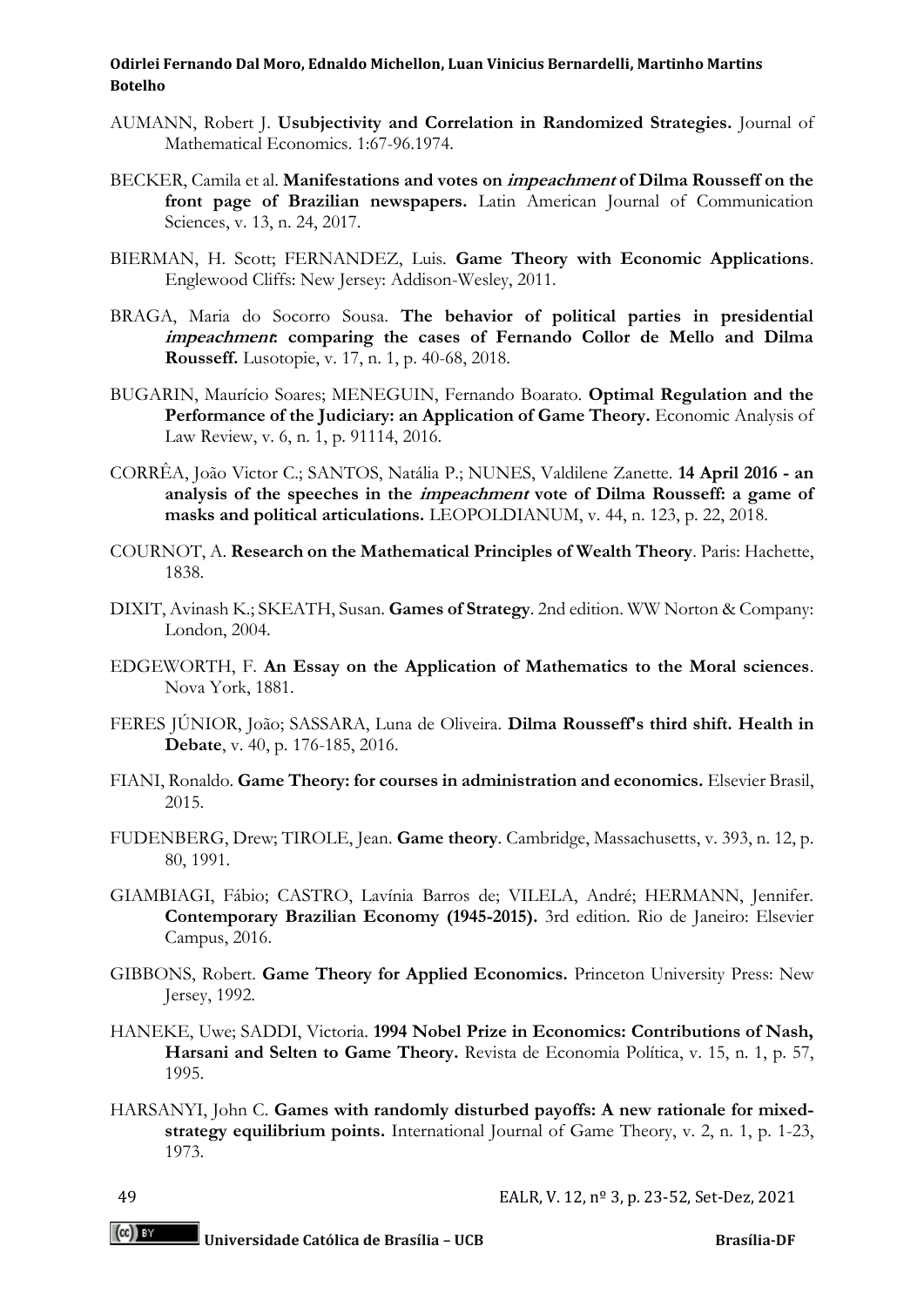HART, Oliver. **Firms, contracts, and financial structure**. Clarendon press, 1995.

- HIGHER ELECTORAL COURT. **Number of Valid Votes Party/Colligation**. TSE Statistics Results Statistics - Election and Party Quotients. Available at: <http://www.tse.jus.br/hotSites/estatistica2010/Est\_resultados/quocientes\_eleitoral\_pa rtidario.html>. Access on: 16 Jan. 2019 (a).
	- \_\_\_\_\_\_\_\_\_\_. **Candidates**. Repository of electoral data Candidates, Archives of the candidates of the 2014 elections. Available at: <http://www.tse.jus.br/eleitor-eeleicoes/estatisticas/repositorio-de-dados-eleitorais-1/repositorio-de-dados-eleitorais>. Access on: 22 Jan. 2019 (b).
		- \_\_\_\_\_\_\_\_\_\_. **Vacancies to the Federal Deputy**. TSE Statistics Statistics of Results Electoral and Party Quotients. Available at: <https://www.tse.jus.br/eleicoes/eleicoesanteriores/eleicoes-2014>. Accessed on: 25 Jan. 2019 (c).
- HOLLOWAY, Charles A. **Decision making under uncertainty: models and choices.** Prentice Hall, 1979.
- HOUSE OF REPRESENTATIVES. Impeachment vote. Available at: https://www.camara.leg.br/internet/votacao/PARECER%20- %20DA%20COMISS%C3%83O%20ESPECIAL%20DCR%201-2015.pdf, Access on 21. April 2020**.**

\_\_\_\_\_\_\_\_\_\_. Table of complaints/solicitation of *impeachments* against presidents. **Primary data**. Available at:  $\frac{1}{2}$  at:  $\frac{1}{2}$   $\frac{1}{2}$   $\frac{1}{2}$   $\frac{1}{2}$   $\frac{1}{2}$   $\frac{1}{2}$   $\frac{1}{2}$   $\frac{1}{2}$   $\frac{1}{2}$   $\frac{1}{2}$   $\frac{1}{2}$   $\frac{1}{2}$   $\frac{1}{2}$   $\frac{1}{2}$   $\frac{1}{2}$   $\frac{1}{2}$   $\frac{1}{2}$   $\frac{1}{2}$   $\frac{1}{2}$   $\frac{$ camara/estruturaadm/secretarias/secretaria-geral-da-mesa/contatos >. Accessed on 29 Jan 2021.

- JEHLE, Geoffrey; RENY, Philip J. **Advanced Microeconomic Theory.** 3º edição. Prentice Hall, 2011.
- KASAHARA, Yuji; MARSTEINTREDET, Leiv. **Presidentialism in crisis or parliamentarianism by other means? Presidential Impeachments in Brazil and Latin America.** Revista de Ciências Sociais: RCS, v. 49, n. 1, p. 30-54, 2018.
- KIM, HeeMin. A Risky Game to Play: **The Politics of the Impeachment Game in Korea.** DongseoYeonku (Journal of East and West Studies), v. 18, n. 1, p. 127-149, 2006.
- KLUPPEL, Leonardo Mayer. **Electoral competition and aversion to reform: an analysis in the light of Game Theory.** Master's Dissertation in Economics. University of Brasília, Brasília, 2007.
- KREPS, David, M. **A course in microeconomic theory**. New York: Harvester, 1990.
- MARTINS, Wanderson. **The fall of Cunha and Dilma from the perspective of Game Theory.** Economic Terrace. Available at: <https://terracoeconomico.com.br/qued[a-de-c](https://terracoeconomico.com.br/queda-de-cunha-e-dilma-teoria-dos-jogos/)unh[a-e](https://terracoeconomico.com.br/queda-de-cunha-e-dilma-teoria-dos-jogos/)dilmateori[a-d](https://terracoeconomico.com.br/queda-de-cunha-e-dilma-teoria-dos-jogos/)o[s-j](https://terracoeconomico.com.br/queda-de-cunha-e-dilma-teoria-dos-jogos/)ogos/>[.](https://terracoeconomico.com.br/queda-de-cunha-e-dilma-teoria-dos-jogos/) Accessed on 21. April 2019.
- MAS-COLELL, Andreu; WHINSTON, Michael D.; GREEN, Jerry R. **Microeconomic Theory**. Oxford: Oxford University Press, 1995.
- MONTAGNER, Oto Murer Küll. **Applied Game Theory: televised political debates.** 2017. Master's dissertation. University of São Paulo.

EALR, V. 12,  $n^{\circ}$  3, p. 23-52, Set-Dez, 2021 50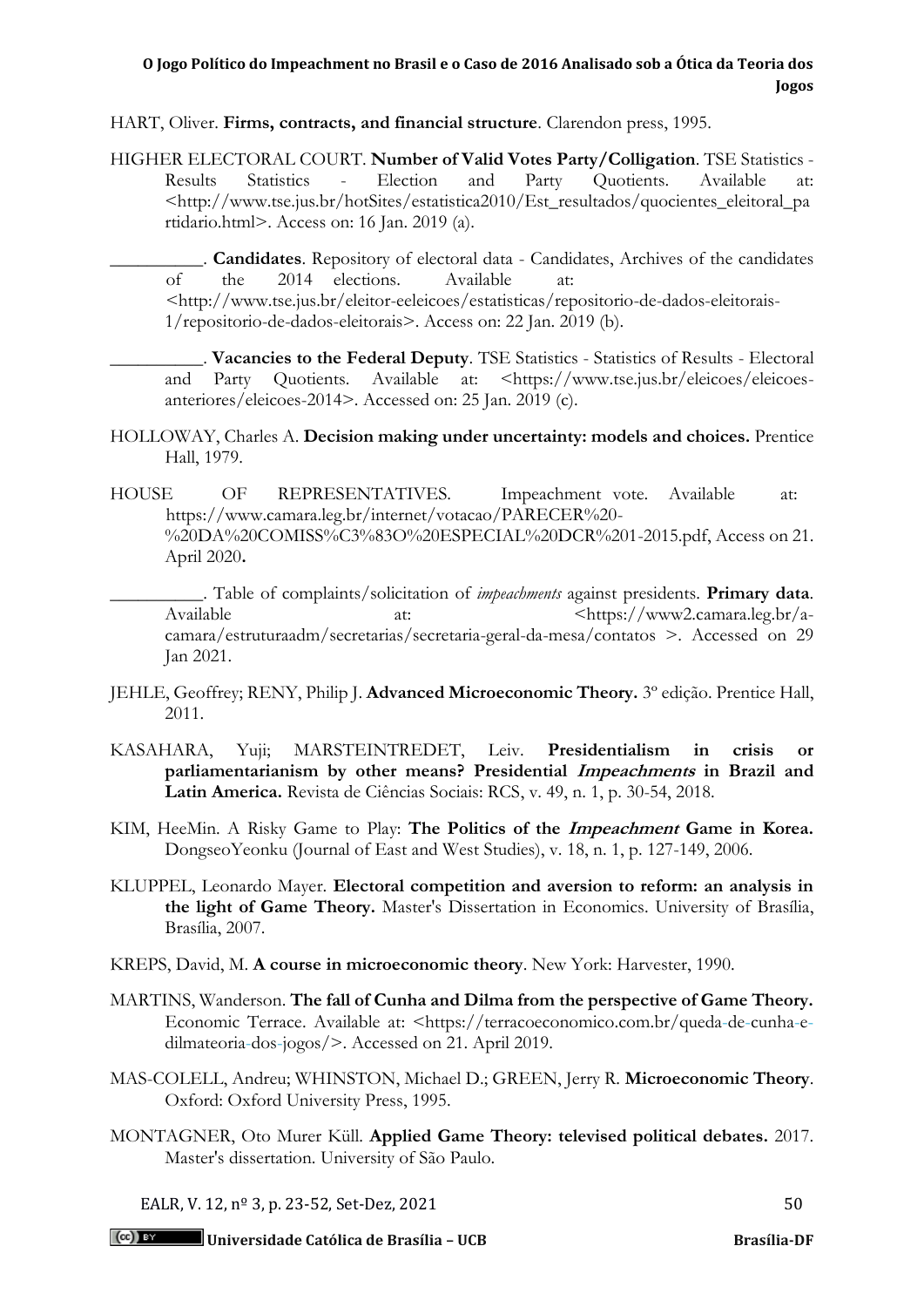- MORAIS, Luiza Carolina de; KOPRIK, Rebecca Staniscia. **The reelection of federal deputies in Brazil: an analysis from Game Theory.** XXI Economic Meeting of the Southern Region. Curitiba, 2018.
- NASH, John Forbes. **Non-Cooperative Games.** PhD. Thesis. Princeton University Press, 1950 (a).
- NASH, John Forbes. **The Bargaining Problem.** Econométrica, pp. 155–162, 1950 (b).

\_\_\_\_\_\_\_\_\_\_. **Non-Cooperative Games.** Annals of Mathematics, pp. 286–295, 1951.

- OLIVEIRA, Hebe Maria Gonçalves de. **Portrait of the street demonstrations in the impeachment process of President Dilma Rousseff: the construction of public opinion by the Brazilian private media.** General agenda, v. 3, n. 2, p. 83-96, 2016.
- OSBORNE, Martin J. **An introduction to Game Theory**. New York: Oxford University Press, 2004.
- OSBORNE, Martin J.; RUBINSTEIN, Ariel. **A course in game theory**. Cambridge: MIT press, 1994.
- OWEN, Guillermo. **Game Theory**. 4th edition. Monterey: Emerald, 2013.
- STEPS, Mariana Rezende dos; BAPTISTA, Érica Anita. **Impeachment versus coup: the narrative dispute in the Brazilian political context of 2016.** Eptic Magazine, v. 20, n. 2, p. 103-124, 2018.
- PÉREZ LIÑÁN, Aníbal. **A Two Level Theory of Presidential Instability.** Latin American Politics and Society, v. 56, n. 1, p. 34-54, 2014.
- PORTUGAL, Adriana Cuoco. **Pre-Electoral Lobby and Public Financing of Electoral Campaigns: an Exploration in Positive Political Economy.** Brasília: UNB, 2006. 141p. PhD Thesis in Economics. Department of Economics, University of Brasília, Brasília, 2006.
- PRANDI, Reginaldo; CARNEIRO, João Luiz. **In the name of the Father: Justifications for the vote of the evangelical and non-evangelical federal deputies in the opening of Dilma Rousseff's impeachment.** Revista Brasileira de Ciências Sociais, v. 33, n. 96, 2017.

PRESIDENCY OF THE REPUBLIC. **Constitution of the Federative Republic of Brazil of 1988**[.](https://legislacao.planalto.gov.br/legisla/legislacao.nsf/viwTodos/509f2321d97cd2d203256b280052245a?OpenDocument&Highlight=1,constitui%C3%A7%C3%A3o&AutoFramed) Available at: <http://www.planalto.gov.br/ccivil\_03/constituicao/constituicao.htm>. Accessed on: 15 mar. 2019 (a).

\_\_\_\_\_\_\_\_\_\_. **Law no. 1.079, of April 10, 1950**. Available at: <http://www.planalto.gov.br/ccivil\_03/leis/l1079.htm>. [A](http://www.planalto.gov.br/ccivil_03/leis/l1079.htm)ccessed on: 23 Mar. 2019 (b).

\_\_\_\_\_\_\_\_\_\_. **Law no. 12.527**, of November 18, 2011. Available at: <http://www.planalto.gov.br/ccivil\_03/\_Ato201[1-2](http://www.planalto.gov.br/ccivil_03/_Ato2011-2014/2011/Lei/L12527.htm)014/2011/Lei/L12527.htm>[.](http://www.planalto.gov.br/ccivil_03/_Ato2011-2014/2011/Lei/L12527.htm) Accessed on: 3 May 2020.

QUEIROZ, Rafael Mafei Rabelo. **The legal nature of crimes of presidential responsibility in Brazilian law: lessons from the impeachment of Dilma Rousseff.** e-Pública: Revista Eletrónica de Direito Público, v. 4, n. 2, p. 220-245, 2017.